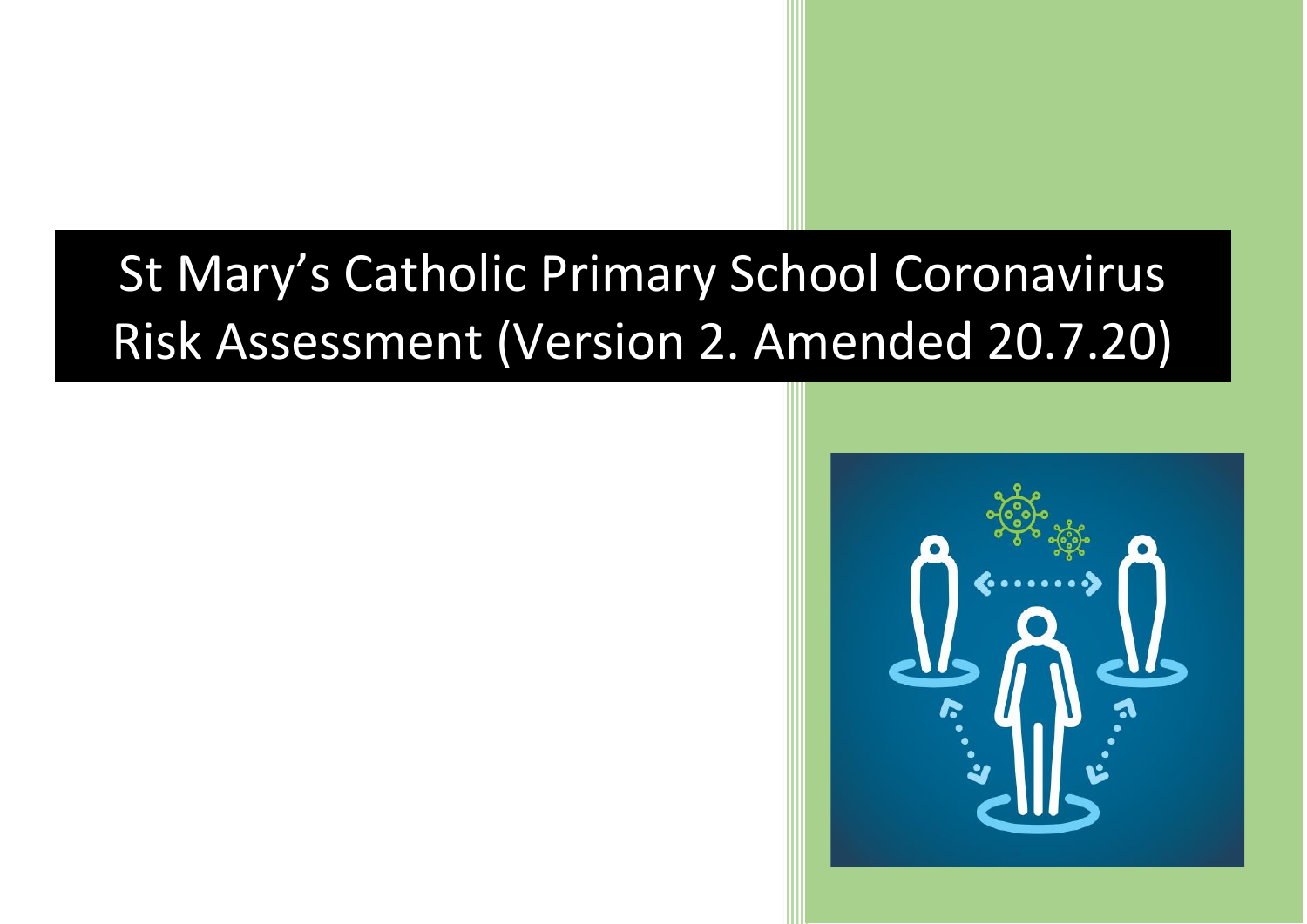

| <b>Coronavirus (COVID-19): Risk Assessment Action Plan for potential opening from 1st September 2020</b><br>for St Mary's Catholic Primary School |                        |                                                                                                                                   |  |  |  |  |  |
|---------------------------------------------------------------------------------------------------------------------------------------------------|------------------------|-----------------------------------------------------------------------------------------------------------------------------------|--|--|--|--|--|
| Assessment conducted by: Samantha Griffiths                                                                                                       | Job title: Headteacher | Covered by this assessment: This assessment has been<br>produced to minimise the risk to children and adults caused<br>by COVID19 |  |  |  |  |  |
| Date of assessment: 20 <sup>th</sup> July 2020                                                                                                    | highlighted.           | Date of next review: Continually reviewed in light of new guidance. Original versions kept and changes will be dated and          |  |  |  |  |  |

The sole purpose of this risk assessment is to support schools in preparing for the possibility of providing some face-to-face contact with pupils in year groups < insert here> **while reducing the risk of coronavirus transmission**. The risk assessment has been written in collaboration with a number of local authorities.

- For the purpose of this risk assessment, the term 'coronavirus' to refer to coronavirus disease 2019 (COVID-19).
- Schools must ensure that this risk assessment reflects the local setting and context of the school. Staff must be consulted with regard to this risk assessment.
- This risk assessment is not exhaustive and some of the controls will be dynamic. This is issued to schools as a template to assist in the production of a comprehensive document that covers the particular circumstance of the setting – **as such, the risks and risk controls should be deleted/amended/added-to to reflect the school**.
- This should be viewed alongside relevant advice and guidance from the Department of Education and reflect any additional subsequent guidance issued to schools.
- For further reference, [https://www.gov.uk/government/latest?departments%5B%5D=department-for-education,](https://www.gov.uk/government/latest?departments%5B%5D=department-for-education) including the documents below, issued on the 11 May 2020:
	- $\circ$  Coronavirus (COVID-19): quidance for schools and other educational settings
	- o Guidance for full opening: Schools (July 2020)
	- o [Details on phased wider opening of schools, colleges and nurseries](https://www.gov.uk/government/news/details-on-phased-wider-opening-of-schools-colleges-and-nurseries)
	- o [Coronavirus \(COVID-19\): implementing protective measures in education and childcare settings](https://www.gov.uk/government/publications/coronavirus-covid-19-implementing-protective-measures-in-education-and-childcare-settings)
	- o [Actions for educational and childcare settings to prepare for wider opening from 1 June 2020](https://www.gov.uk/government/publications/actions-for-educational-and-childcare-settings-to-prepare-for-wider-opening-from-1-june-2020)
	- o [What parents and carers need to know about schools and other education settings during the coronavirus outbreak](https://www.gov.uk/government/publications/closure-of-educational-settings-information-for-parents-and-carers)
	- $\circ$  Opening schools for more children and young people: initial planning framework for schools in England (updated 12 May )  $\vert$  1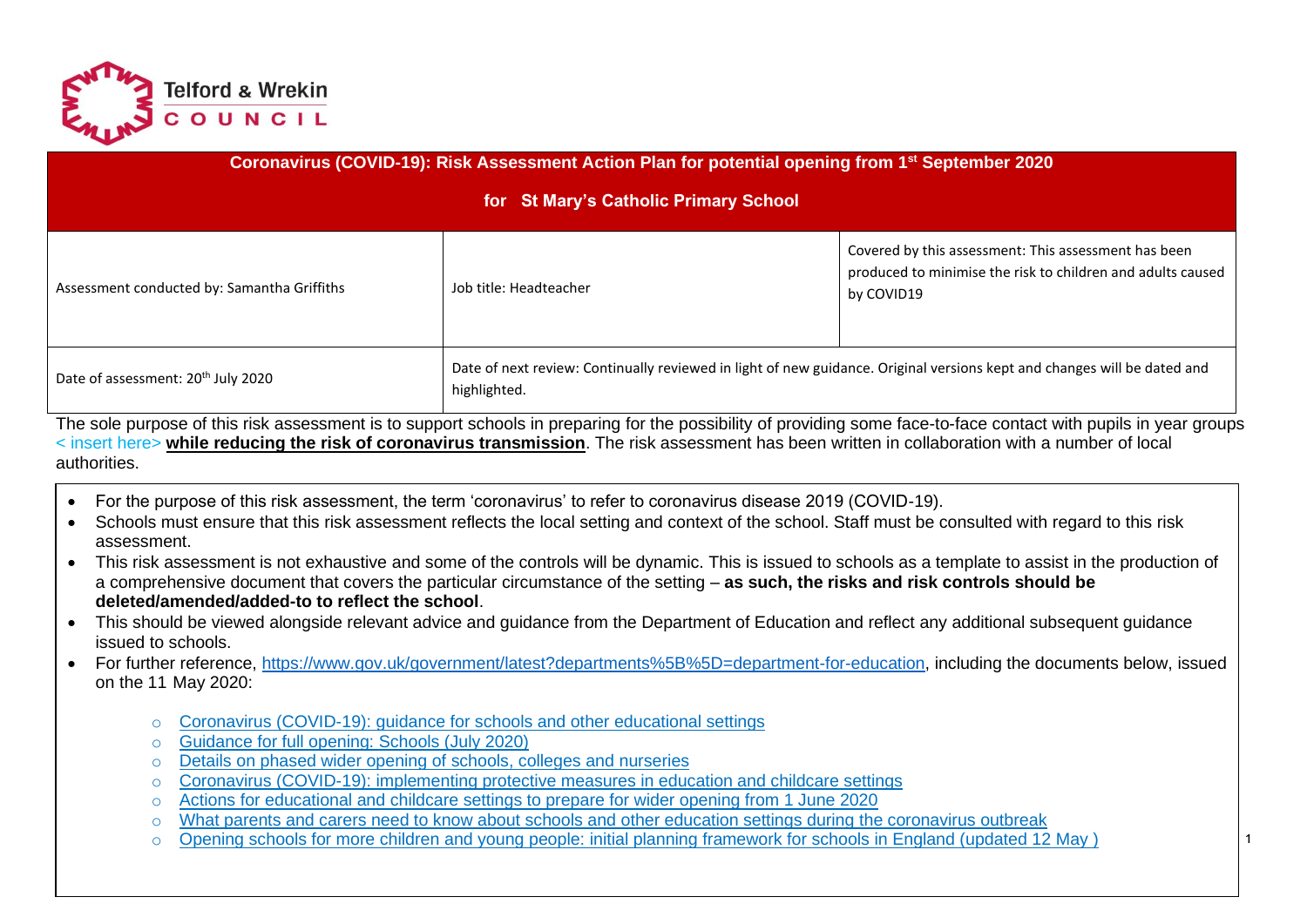| Key:                           |                   |                                                                                                                                  |                   |                   |                    |                                              |                |
|--------------------------------|-------------------|----------------------------------------------------------------------------------------------------------------------------------|-------------------|-------------------|--------------------|----------------------------------------------|----------------|
| Level of risk prior to control |                   | Identifies the risk before any steps to reduce the risk have been taken                                                          |                   |                   |                    |                                              |                |
| <b>Risk Description:</b>       |                   | Outlines the area of concern. This list is not exhaustive, and schools should add/amend/delete where appropriate e.g. risks      |                   |                   |                    |                                              |                |
|                                |                   | for pupils with complex needs.                                                                                                   |                   |                   |                    |                                              |                |
| <b>Risk Controls:</b>          |                   | The measures that will be taken to minimise the risk. These are generic and should be adapted for the school context.            |                   |                   |                    |                                              |                |
| Impact:                        |                   | Could be L/M/H or numeric, depending on what is used in the school setting.                                                      |                   |                   |                    |                                              |                |
| Likelihood:                    |                   | Could be L/M/H or numeric, depending on what is used in the school setting. NB IF IMPACT AND LIKELIHOOD ARE BOTH                 |                   |                   |                    |                                              |                |
|                                |                   | HIGH, THEN THE ACTIVITY SHOLD BE STOPPED UNTIL ADDITIONAL CONTROL MEASURES ARE PUT IN PLACE.                                     |                   |                   |                    |                                              |                |
| Responsible person:            |                   | The identified staff member(s) responsible for implementing the risk controls                                                    |                   |                   |                    |                                              |                |
|                                |                   |                                                                                                                                  |                   |                   |                    |                                              |                |
|                                |                   |                                                                                                                                  |                   |                   |                    |                                              |                |
| <b>Completion Date:</b>        |                   | The date by which required plans for controls will be in place. To support planning, identify which controls need to be in place |                   |                   |                    |                                              |                |
|                                |                   | before pupils return to the setting. Individual schools can then personalise to their own setting.                               |                   |                   |                    |                                              |                |
| Line Manager Check:            |                   | Sign off to ensure that the risk has been minimised as far as possible.                                                          |                   |                   |                    |                                              |                |
| <b>Risk</b>                    | <b>Level of</b>   | <b>Risk Controls</b>                                                                                                             | Level of          | <b>Likelihood</b> | <b>Responsible</b> | <b>Planned completion</b>                    | <b>Line</b>    |
| <b>Description/Area</b>        | risk prior to     |                                                                                                                                  | risk is           | $\leftrightarrow$ | person             | <b>Date</b>                                  | <b>Manager</b> |
| of Concern                     | control           |                                                                                                                                  | now               |                   |                    |                                              | <b>Check</b>   |
|                                | $\leftrightarrow$ |                                                                                                                                  | $\leftrightarrow$ |                   |                    |                                              |                |
|                                |                   |                                                                                                                                  |                   |                   |                    |                                              |                |
| The school lapses              | <b>HIGH</b>       | To ensure that all relevant guidance is                                                                                          | <b>LOW</b>        | <b>LOW</b>        | <b>Samantha</b>    | This will be                                 |                |
| in following                   |                   | followed and communicated:                                                                                                       |                   |                   | <b>Griffiths</b>   | completed as and                             |                |
| national guidelines            |                   | The school to keep up-to-date with                                                                                               |                   |                   |                    | when any new advice                          |                |
| and advice, putting            |                   | advice issued by, but not limited to,                                                                                            |                   |                   |                    | and guidance is                              |                |
| everyone at risk               |                   | DfE, NHS, Department of Health and                                                                                               |                   |                   |                    | provided                                     |                |
|                                |                   | Social Care, PHE, Telford & Wrekin                                                                                               |                   |                   |                    |                                              |                |
|                                |                   | Council advice and review its risk                                                                                               |                   |                   |                    | <b>Advice has been</b>                       |                |
|                                |                   |                                                                                                                                  |                   |                   |                    | updated for care                             |                |
|                                |                   | assessment accordingly                                                                                                           |                   |                   |                    | provision 23.3.30/<br>partial opening 1.6.20 |                |
|                                |                   | Information on the school website is<br>$\bullet$                                                                                |                   |                   |                    | and for full opening                         |                |
|                                |                   | update                                                                                                                           |                   |                   |                    | 10.7.20                                      |                |
|                                |                   | $\bullet$                                                                                                                        |                   |                   |                    |                                              |                |
|                                |                   | Pupils and parents/carers updated via                                                                                            |                   |                   |                    |                                              |                |
|                                |                   | classrooms/email/text as necessary.                                                                                              |                   |                   |                    |                                              |                |
|                                |                   | Any change in information to be                                                                                                  |                   |                   |                    |                                              |                |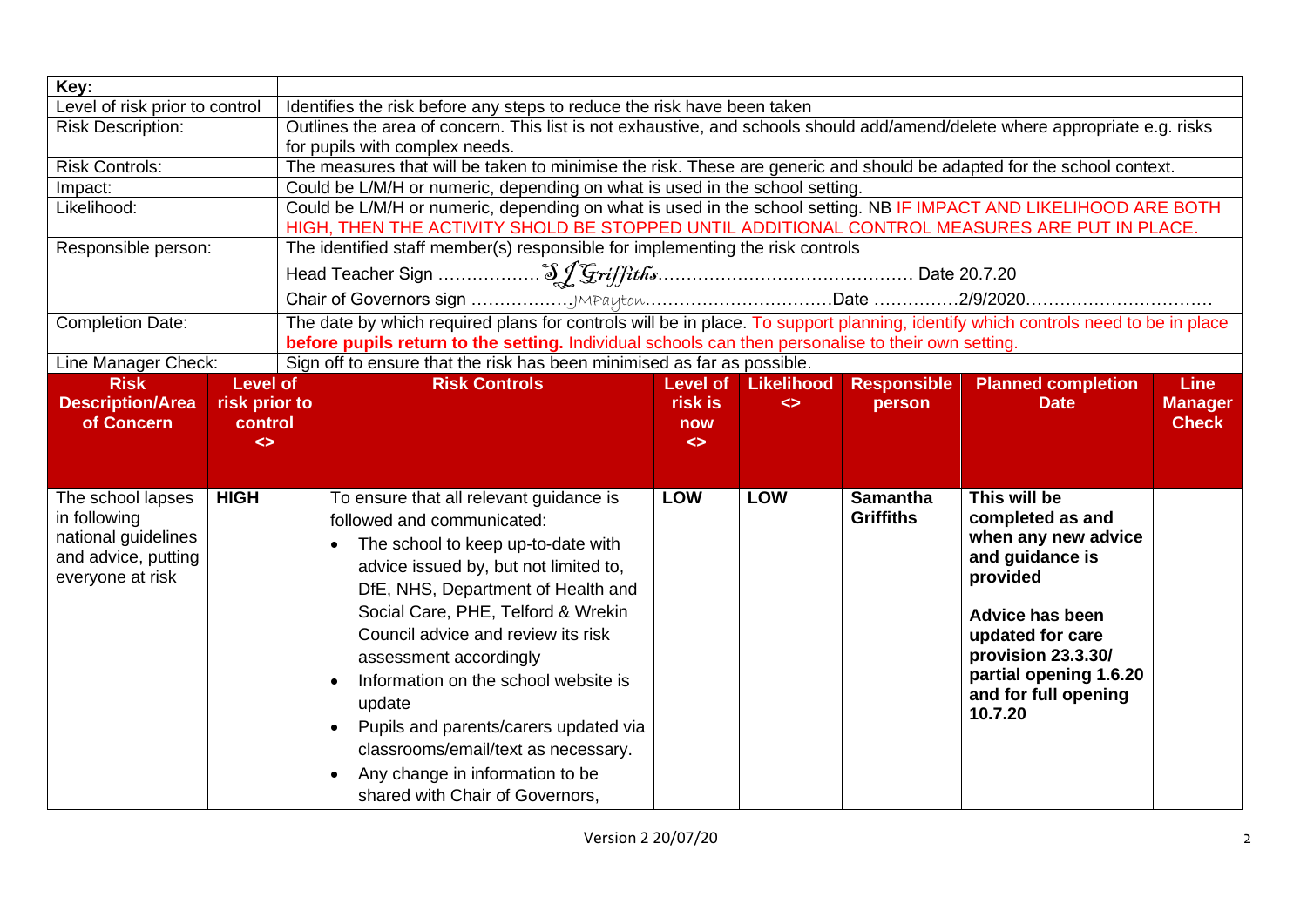|                                                                 |             | consulted with employees directly, or<br>through a safety representative that is<br>either elected by the workforce or<br>appointed by trade union and passed<br>on to parents and staff by email<br>As a result, the school has the most<br>recent information from the government,<br>and this is distributed throughout the<br>school community.                                                                                                                                                                                                                                                               |            |            |                                     |                                                                                                                                                                   |  |
|-----------------------------------------------------------------|-------------|-------------------------------------------------------------------------------------------------------------------------------------------------------------------------------------------------------------------------------------------------------------------------------------------------------------------------------------------------------------------------------------------------------------------------------------------------------------------------------------------------------------------------------------------------------------------------------------------------------------------|------------|------------|-------------------------------------|-------------------------------------------------------------------------------------------------------------------------------------------------------------------|--|
| Poor<br>communication<br>with parents and<br>other stakeholders | <b>HIGH</b> | All staff/pupils aware of current<br>$\bullet$<br>actions and requirements and<br>reminded frequently using school<br>communication systems 18.5.20/<br>21.5.20/10.7.20 and trained in ways<br>of working for September on 20.7.20<br>Head teacher to share risk<br>$\bullet$<br>assessment with all staff 25.7.20 and<br>present it to staff on 1.9.20 - PD day<br>Parents notified of risk assessment<br>$\bullet$<br>plan and shared with parents via<br>website. 25.7.20. Reminder on<br>newsletter 4.9.20<br>As a result, all pupils and all staff working<br>with pupils are adhering to current<br>advice. | <b>LOW</b> | <b>LOW</b> | <b>Samantha</b><br><b>Griffiths</b> | <b>Communication is</b><br>$ongoing -$<br>weekly/two weekly<br>updates via<br>parentmail/website/<br>newsletter<br>This will be<br>published by July<br>25th 2020 |  |
| Lack of awareness<br>of policies and                            | <b>HIGH</b> | School leaders will ensure that all<br>$\bullet$                                                                                                                                                                                                                                                                                                                                                                                                                                                                                                                                                                  | LOW        | <b>LOW</b> | <b>Samantha</b><br><b>Griffiths</b> | In place and staff<br>trained by 1.9.20                                                                                                                           |  |
| procedures                                                      |             | policies impacted on by coronavirus<br>controls are updated 1.9.20<br>All staff and<br>pupils will make<br>$\bullet$                                                                                                                                                                                                                                                                                                                                                                                                                                                                                              |            |            | <b>Suzanne</b><br><b>Evans</b>      |                                                                                                                                                                   |  |
|                                                                 |             | themselves aware of all relevant<br>policies and procedures including, but                                                                                                                                                                                                                                                                                                                                                                                                                                                                                                                                        |            |            |                                     |                                                                                                                                                                   |  |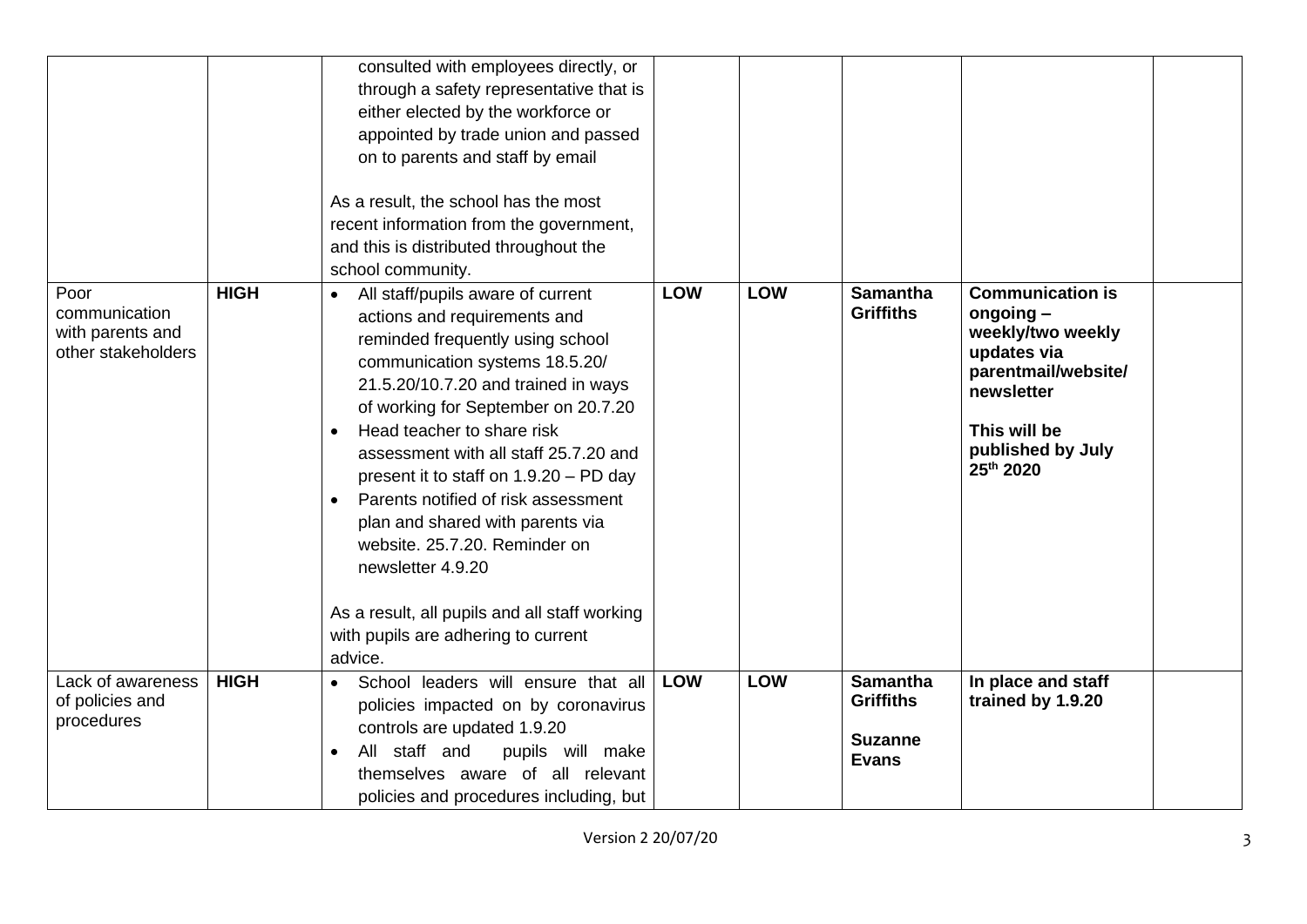| not limited to, the following:                     |               |               |                            |  |
|----------------------------------------------------|---------------|---------------|----------------------------|--|
| <b>Health and Safety Policy</b><br>➤               |               |               |                            |  |
| <b>Infection Control Policy/Poster</b><br>➤        |               |               |                            |  |
| <b>First Aid Policy</b><br>≻                       |               |               |                            |  |
| Intimate care policy<br>➤                          |               |               |                            |  |
| <b>Behaviour policy</b><br>➤                       |               |               |                            |  |
| <b>Business Continuity/Resilience</b><br>➤         |               |               |                            |  |
| All staff have regard to all relevant<br>$\bullet$ |               |               |                            |  |
| guidance and legislation including,                |               |               |                            |  |
| but not limited to, the following:                 |               |               |                            |  |
| The Reporting of Injuries, Diseases<br>➤           |               |               |                            |  |
| Dangerous<br>Occurrences<br>and                    |               |               |                            |  |
| Regulations (RIDDOR) 2013                          |               |               |                            |  |
| The Health Protection (Notification)<br>➤          |               |               |                            |  |
| Regulations 2010                                   |               |               |                            |  |
| Public Health England (PHE) (2017)<br>➤            |               |               |                            |  |
| 'Health protection in schools and                  |               |               |                            |  |
| other childcare facilities'                        |               |               |                            |  |
| DfE and PHE (2020) 'COVID-19:<br>➤                 |               |               |                            |  |
| guidance for educational settings'                 |               |               |                            |  |
| The relevant staff receive any<br>$\bullet$        |               |               |                            |  |
| training<br>that<br>helps<br>necessary             |               |               |                            |  |
| minimise the spread of infection, e.g.             |               |               |                            |  |
| infection control training 21.5.20/                |               |               |                            |  |
| 10.7.20/21.7.20                                    |               |               | <b>Information will be</b> |  |
| Staff are made aware of the school's<br>$\bullet$  |               |               | ongoing and any            |  |
| infection control procedures<br>in                 |               |               | symptom updates            |  |
| relation to coronavirus via face to                |               |               | shared.                    |  |
| face communication, training<br>or                 |               |               |                            |  |
| email18.5.20/21.5.20/10.7.20/                      |               |               |                            |  |
| 21.7.20                                            | <b>Medium</b> | <b>Medium</b> |                            |  |
| Parents are made aware of the                      | risk          | risk          |                            |  |
| school's infection control procedures              | *relies       | *relies on    |                            |  |
|                                                    | on an         | an            |                            |  |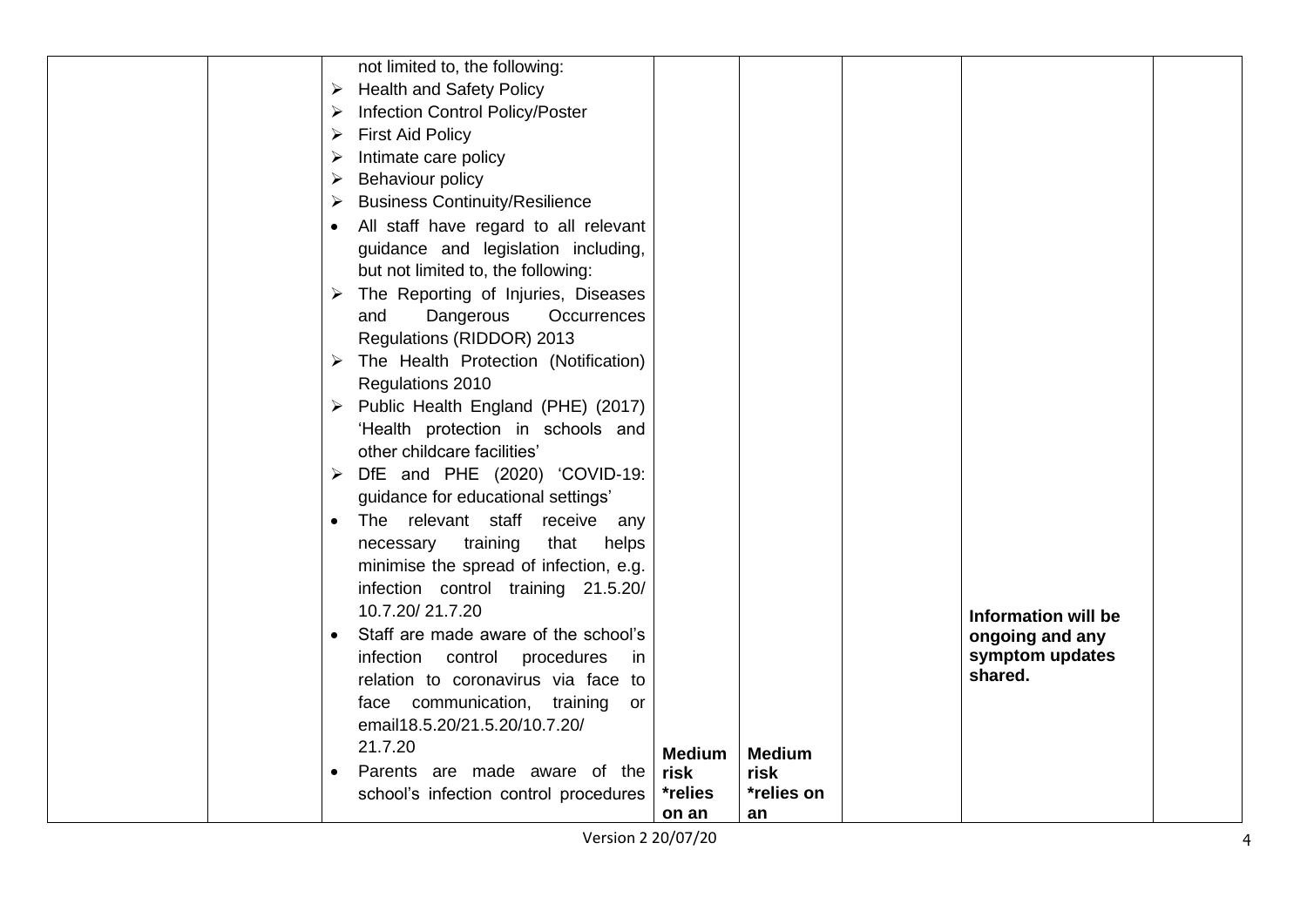|                          | relation<br>coronavirus<br>via<br>to<br>in.<br>letter/social media/poster at entrance  <br>to school - they are informed that<br>they must contact the school as soon<br>as possible if they believe their child<br>has been exposed to coronavirus<br>13.3.20/ 15.5.20/ Updated 10.7.20<br>Pupils are made aware of the<br>school's infection control procedures<br>in relation to coronavirus via a<br>coordinated programme of delivery<br>from staff on the morning of the 1 <sup>st</sup><br>September 2020. All are informed<br>that they must tell a member of staff if<br>they begin to feel unwell 1.9.20<br>Daily electronic/face to face briefing<br>issued to staff when necessary<br>As a result, all staff and pupils are aware<br>of the policies and procedures in place to<br>keep themselves safe in school. | external<br>factor | external<br>factor |  |  |
|--------------------------|--------------------------------------------------------------------------------------------------------------------------------------------------------------------------------------------------------------------------------------------------------------------------------------------------------------------------------------------------------------------------------------------------------------------------------------------------------------------------------------------------------------------------------------------------------------------------------------------------------------------------------------------------------------------------------------------------------------------------------------------------------------------------------------------------------------------------------|--------------------|--------------------|--|--|
| High risk<br>individuals | • Separate risk assessment to be<br>completed for staff in high risk<br>category exposure to Coronavirus<br>(COVID – 19) if this becomes<br>necessary                                                                                                                                                                                                                                                                                                                                                                                                                                                                                                                                                                                                                                                                          |                    |                    |  |  |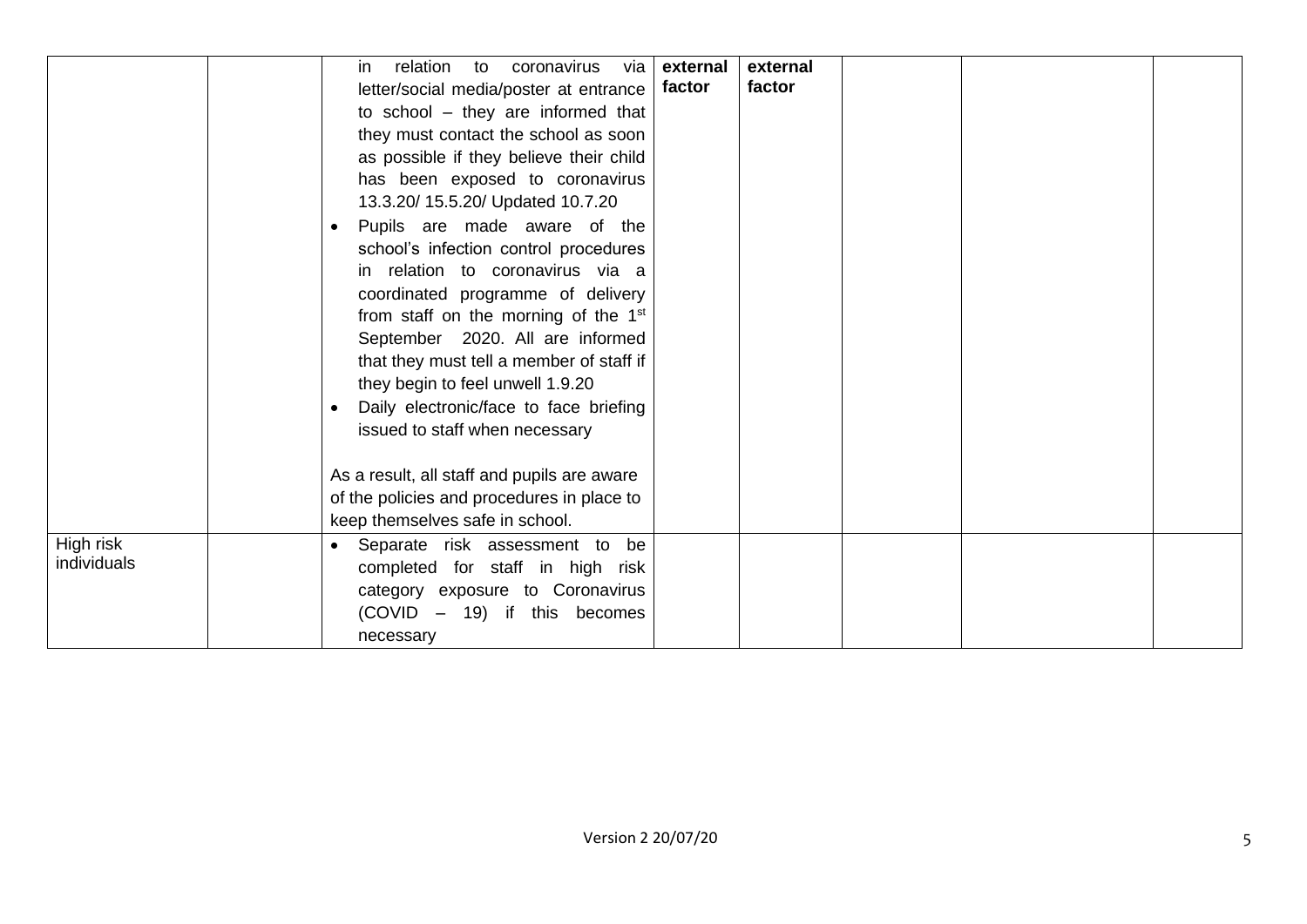| Vulnerable staff<br>and pupils | <b>HIGH</b> | a small number of pupils will still be<br>unable to attend in line with public<br>health advice because they are self-<br>isolating and have had symptoms or<br>a positive test result themselves; or<br>because they are a close contact of<br>someone who has coronavirus<br>$(COVID-19)$                                                                                                                                                                                                                                                                                                                                                                                                                                                                                                                                                                                                                                                                                                                                                                                                                                                                                                | <b>LOW</b> | <b>LOW</b> | <b>Samantha</b><br><b>Griffiths</b><br><b>Suzanne</b><br><b>Evans</b> | 1.9.20<br>Information<br>distributed to parents<br>by 17.9.20 |
|--------------------------------|-------------|--------------------------------------------------------------------------------------------------------------------------------------------------------------------------------------------------------------------------------------------------------------------------------------------------------------------------------------------------------------------------------------------------------------------------------------------------------------------------------------------------------------------------------------------------------------------------------------------------------------------------------------------------------------------------------------------------------------------------------------------------------------------------------------------------------------------------------------------------------------------------------------------------------------------------------------------------------------------------------------------------------------------------------------------------------------------------------------------------------------------------------------------------------------------------------------------|------------|------------|-----------------------------------------------------------------------|---------------------------------------------------------------|
|                                |             | shielding advice for all adults and<br>$\bullet$<br>children will pause on 1 August,<br>subject to a continued decline in the<br>rates of community transmission of<br>coronavirus (COVID-19). This means<br>that even the small number of pupils<br>who will remain on the shielded<br>patient list can also return to school,<br>as can those who have family<br>members who are shielding. Read<br>the current advice on shielding<br>if rates of the disease rise in local<br>$\bullet$<br>areas, children (or family members)<br>from that area, and that area only, will<br>be advised to shield during the period<br>where rates remain high and<br>therefore they may be temporarily<br>absent (see below).<br>some pupils no longer required to<br>$\bullet$<br>shield but who generally remain<br>under the care of a specialist health<br>professional may need to discuss<br>their care with their health<br>professional before returning to<br>school (usually at their next planned<br>clinical appointment). You can find<br>more advice from the Royal College<br>of Paediatrics and Child Health<br>at COVID-19 - 'shielding' guidance for<br>children and young people. |            |            |                                                                       |                                                               |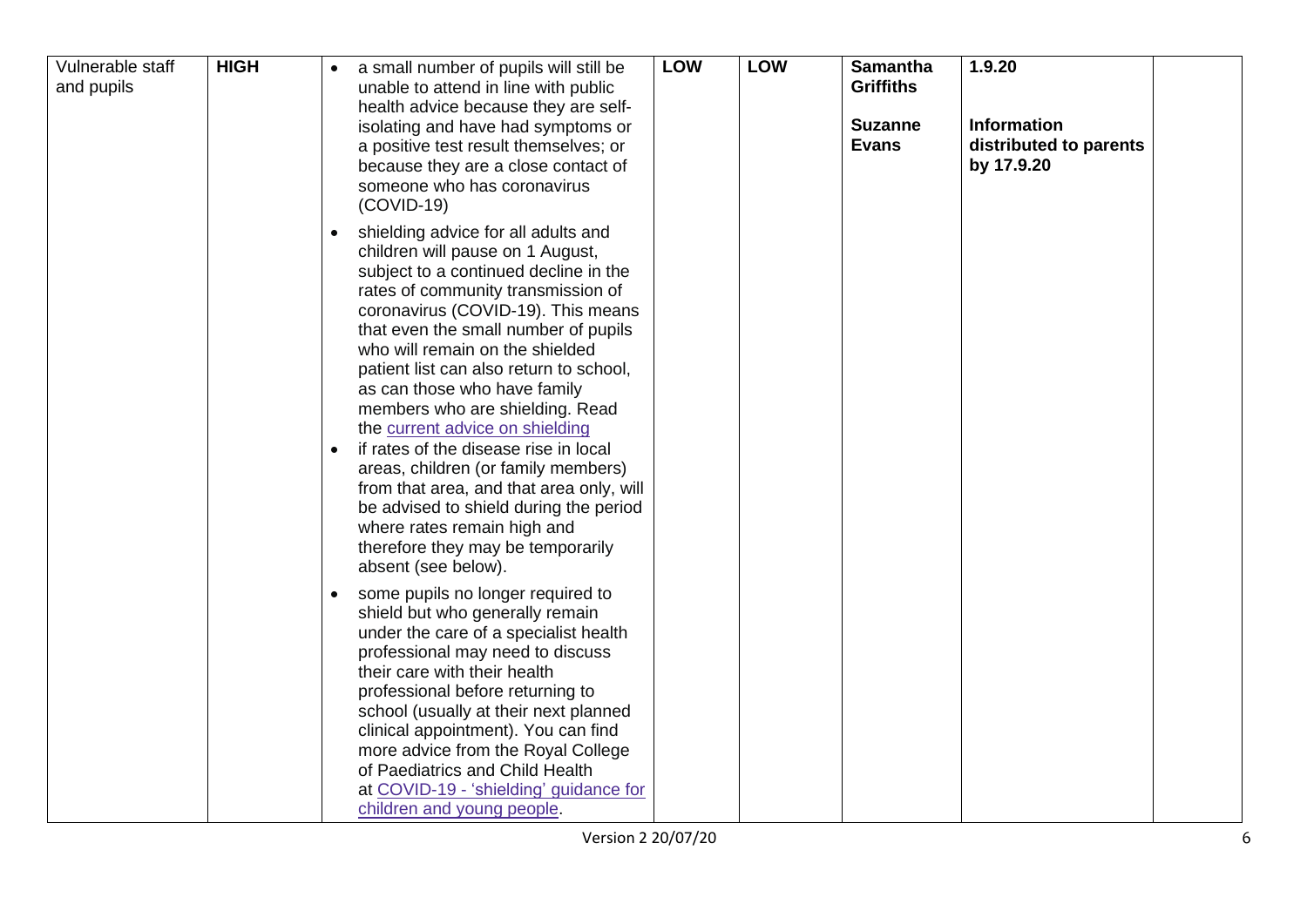|                                                        |             | staff and children or young people<br>$\bullet$<br>should not attend if they have<br>symptoms or are self-isolating due to<br>symptoms in their household<br>protective measures will be put in<br>place for staff and pupils, as far as is<br>possible, to ensure that the risk of<br>transmission is reduced                                                                                                                                                                                                               | <b>Medium</b><br>*relies<br>on an<br>external<br>factor | <b>Medium</b><br>*relies on<br>an<br>external<br>factor |                                     |                                   |  |
|--------------------------------------------------------|-------------|------------------------------------------------------------------------------------------------------------------------------------------------------------------------------------------------------------------------------------------------------------------------------------------------------------------------------------------------------------------------------------------------------------------------------------------------------------------------------------------------------------------------------|---------------------------------------------------------|---------------------------------------------------------|-------------------------------------|-----------------------------------|--|
| Poor hygiene<br>practice in school -<br><b>General</b> | <b>HIGH</b> | Posters are displayed at the entrance<br>$\bullet$<br>to the school, around school and in<br>every classroom reminding staff,<br>pupils, parents and visitors of the<br>hygiene practice required in school<br>(e.g. washing hands before entering<br>and leaving school)<br>Pupils to wash their hands with soap<br>$\bullet$<br>before and after outdoor activities for<br>no less than 20 seconds/ use anti-<br>bacterial gel<br>Classteachers to provide hand wash<br>demonstrations supported by NHS<br>training videos | <b>LOW</b>                                              | <b>LOW</b>                                              | <b>Samantha</b><br><b>Griffiths</b> | 22.5. 20 and updated<br>by 1.9.20 |  |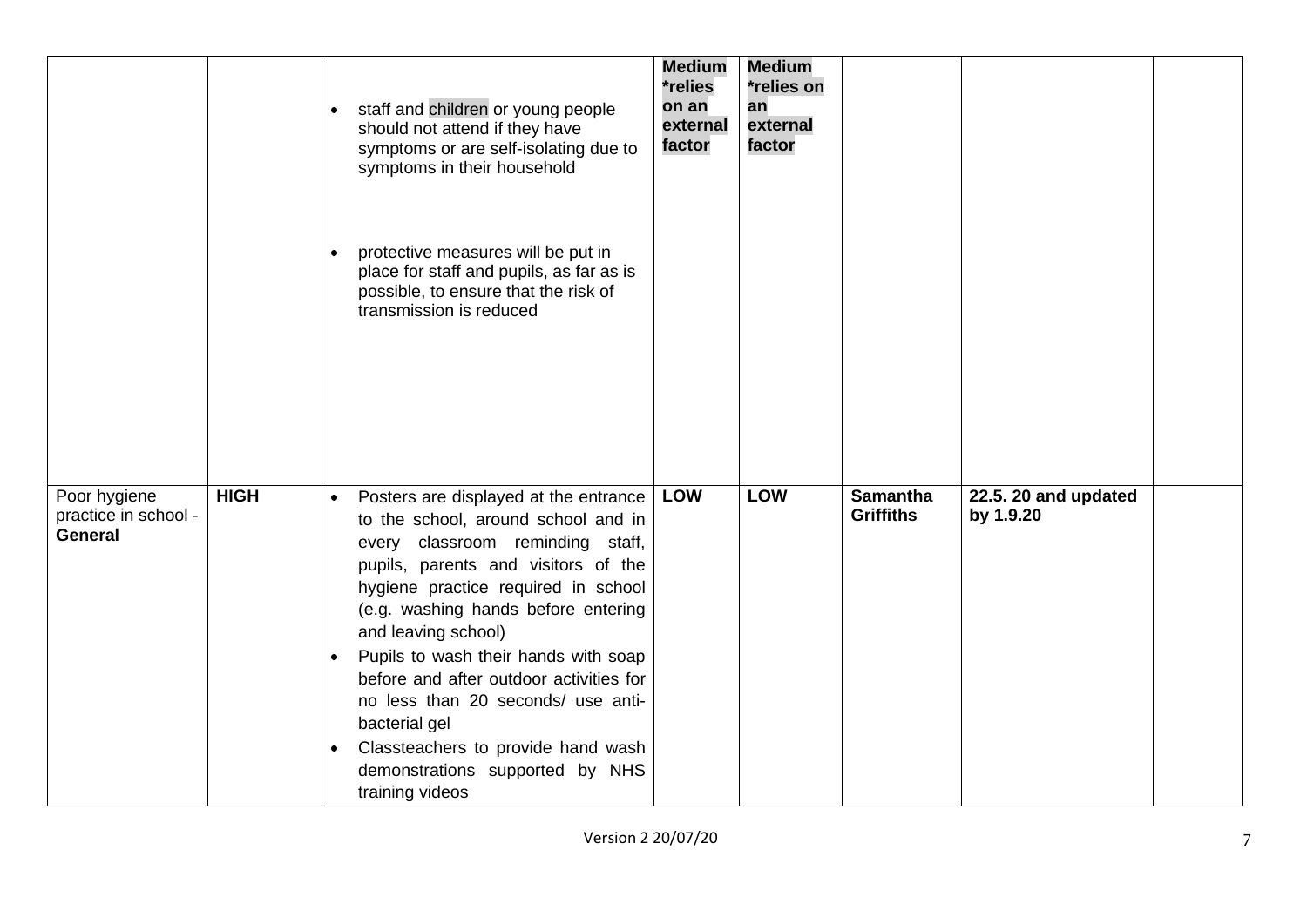|  | Teachers to reiterate key messages                  |  |
|--|-----------------------------------------------------|--|
|  | in class-time (when directed) to pupils             |  |
|  | to:                                                 |  |
|  | Cover coughs and sneezes                            |  |
|  | with a tissue,                                      |  |
|  | To throw all tissues in a lidded                    |  |
|  | bin                                                 |  |
|  | To avoid touching eyes, nose                        |  |
|  | and mouth with unwashed                             |  |
|  | hands.                                              |  |
|  | Additional alcohol-based sanitiser<br>$\bullet$     |  |
|  | (that contains no less than 60 percent              |  |
|  | alcohol) and tissues to be provided                 |  |
|  | for the school reception area, dining               |  |
|  | hall, classrooms and other key                      |  |
|  | locations for staff, pupils and visitors            |  |
|  | Infection control procedures are<br>$\bullet$       |  |
|  | adhered to as far as possible in                    |  |
|  | accordance with the DfE and PHE's                   |  |
|  | guidance                                            |  |
|  | Sufficient amounts of soap (or hand<br>$\bullet$    |  |
|  | sanitiser where applicable), clean                  |  |
|  | water, paper towels and waste                       |  |
|  | disposal bins are supplied in all toilets           |  |
|  | and kitchen areas                                   |  |
|  | Hand<br>washing<br>facilities<br>are<br>$\bullet$   |  |
|  | supervised by staff when pupils are                 |  |
|  | washing their hands to avoid                        |  |
|  | overcrowding in hand washing areas                  |  |
|  | Pupils and staff do not share cutlery,<br>$\bullet$ |  |
|  | food or fridges. Staff to bring in their            |  |
|  | own utensils. Staff will need to wash               |  |
|  | or sanitise hands before entering and               |  |
|  |                                                     |  |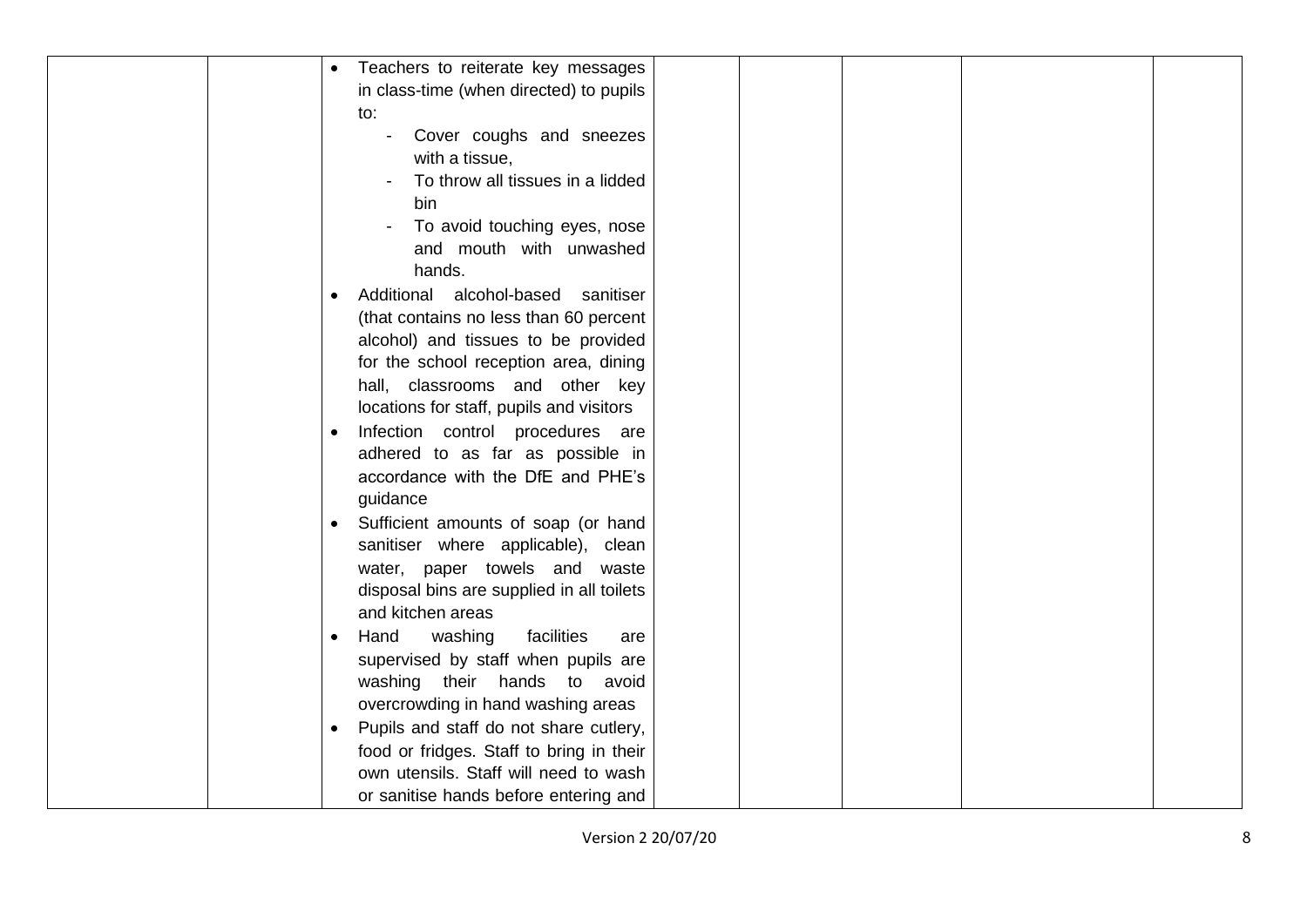|                                                               |             | on exit. Only 3 staff members are<br>allowed to enter the staffroom at any<br>time and should remain 2m apart<br>from each other.<br>All utensils are thoroughly cleaned<br>before and after use<br>Cleaners, teaching assistants and<br>Headteacher employed by the school<br>to carry out additional cleaning. Door<br>handles, doors and toilets are<br>cleaned during the day at 90 minute<br>intervals at most and paper/hand<br>towels are refilled daily and spares<br>available from the SBM<br>Follow T&W cleaning in school<br>guidance<br>Issue and use a classroom cleaning<br>schedule<br>As a result, all pupils and staff are<br>adhering to high standards of hygiene to<br>minimise risk of transmission. |     |            |                                                                                                                                                    |         |  |
|---------------------------------------------------------------|-------------|----------------------------------------------------------------------------------------------------------------------------------------------------------------------------------------------------------------------------------------------------------------------------------------------------------------------------------------------------------------------------------------------------------------------------------------------------------------------------------------------------------------------------------------------------------------------------------------------------------------------------------------------------------------------------------------------------------------------------|-----|------------|----------------------------------------------------------------------------------------------------------------------------------------------------|---------|--|
| Poor hygiene<br>$practive - specific$<br>- school<br>entrance | <b>HIGH</b> | Clear signage in place regarding<br>social distancing<br>Screen to be used by reception staff<br>$\bullet$<br>dealing<br>when<br>with<br>parents/visitors/contractors<br>Remove screen signing system,<br>$\bullet$<br>receptionist to have a written log of<br>visitors/contractors<br>Areas touched to be wiped down<br>Discourage parents from entering the                                                                                                                                                                                                                                                                                                                                                             | LOW | <b>LOW</b> | <b>Suzanne</b><br><b>Evans</b><br><b>Nicola</b><br><b>Pryce</b><br><b>Samantha</b><br><b>Griffiths</b><br><b>Peter</b><br><b>Ashton</b><br>(before | 22.5.20 |  |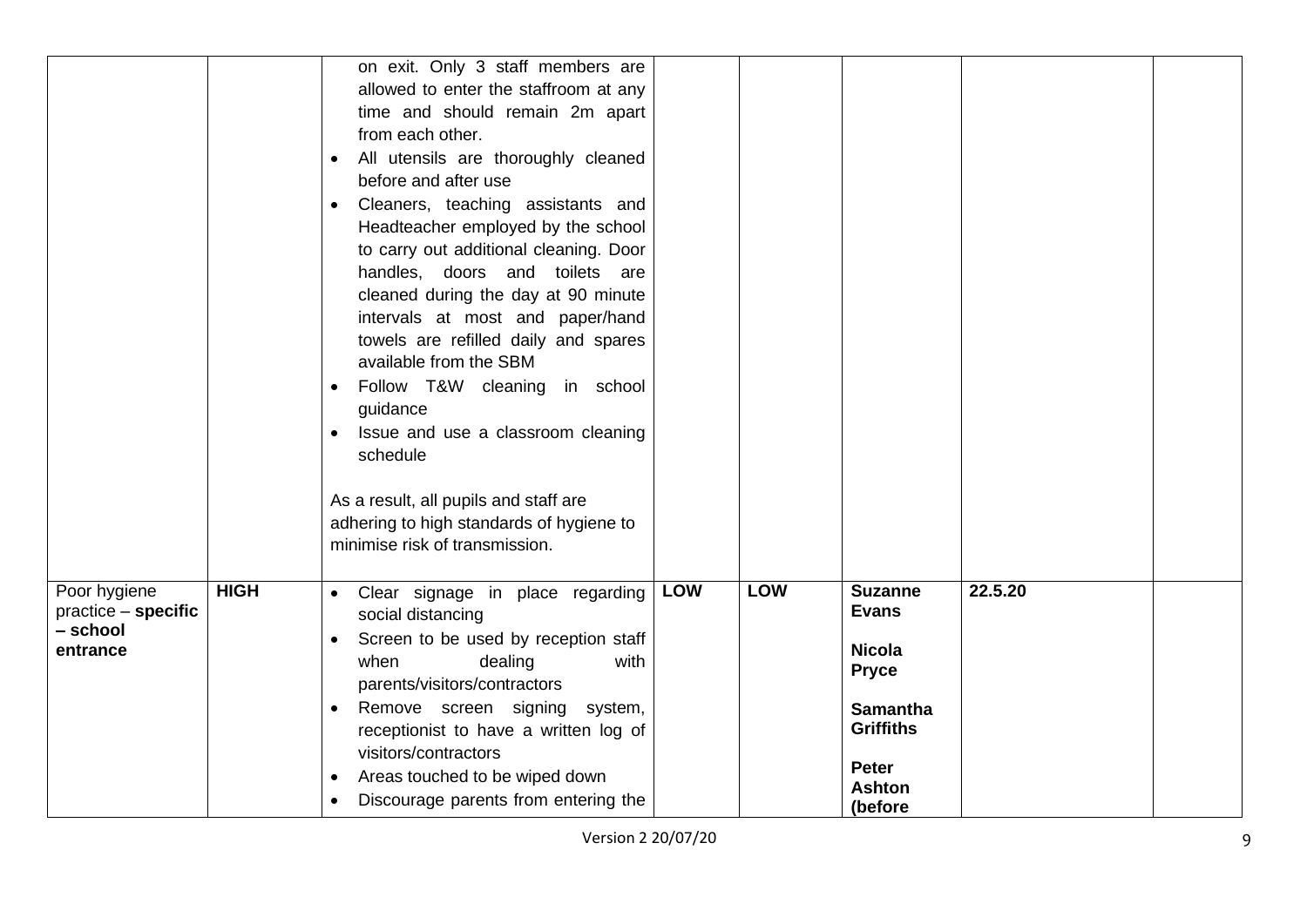|                     |             | school building                             |     |     | school           |        |  |
|---------------------|-------------|---------------------------------------------|-----|-----|------------------|--------|--|
|                     |             | Reduce the amount of people                 |     |     | hours)           |        |  |
|                     |             | accessing reception area at any one         |     |     |                  |        |  |
|                     |             | time with only one person accessing         |     |     |                  |        |  |
|                     |             | the reception area at a time and a          |     |     |                  |        |  |
|                     |             | marked 2 metre queuing system               |     |     |                  |        |  |
|                     |             | deployed outside the school reception       |     |     |                  |        |  |
|                     |             | area.                                       |     |     |                  |        |  |
|                     |             | Rearrange/remove<br>furniture<br>in         |     |     |                  |        |  |
|                     |             |                                             |     |     |                  |        |  |
|                     |             | reception area to facilitate social         |     |     |                  |        |  |
|                     |             | distancing. Do not allow visitors to sit    |     |     |                  |        |  |
|                     |             | and wait on the sofa.                       |     |     |                  |        |  |
|                     |             | Request that parents contact school         |     |     |                  |        |  |
|                     |             | by telephone between 9.30 and               |     |     |                  |        |  |
|                     |             | 11.30am or email for enquiries rather       |     |     |                  |        |  |
|                     |             | than face to face unless a vital issue.     |     |     |                  |        |  |
|                     |             | Provide alcohol-based sanitiser (that       |     |     |                  |        |  |
|                     |             | contains no less than 60 percent            |     |     |                  |        |  |
|                     |             | alcohol) at the school reception area       |     |     |                  |        |  |
|                     |             | Assess the schools ability to follow        |     |     |                  |        |  |
|                     |             | T&W cleaning in school guidance, if         |     |     |                  |        |  |
|                     |             | unable to complete notify the Local         |     |     |                  |        |  |
|                     |             | Authority                                   |     |     |                  |        |  |
|                     |             | As a result, reception staff are protected. |     |     |                  |        |  |
| Poor hygiene        | <b>HIGH</b> | Ensure 2m+ distancing is maintained         | LOW | LOW | <b>Samantha</b>  | 2.9.20 |  |
| practice - specific |             | between desks                               |     |     | <b>Griffiths</b> |        |  |
| - office spaces.    |             | Tissues/hand sanitiser to be available      |     |     |                  |        |  |
|                     |             | in office locations                         |     |     |                  |        |  |
|                     |             |                                             |     |     |                  |        |  |
|                     |             | Staff to anti-bac on arrival at school      |     |     |                  |        |  |
|                     |             | and staff signing in procedures are         |     |     |                  |        |  |
|                     |             | suspended to reduce risk. A staff list      |     |     |                  |        |  |
|                     |             | of attendees will be kept.                  |     |     |                  |        |  |
|                     |             | No other staff members are allowed          |     |     |                  |        |  |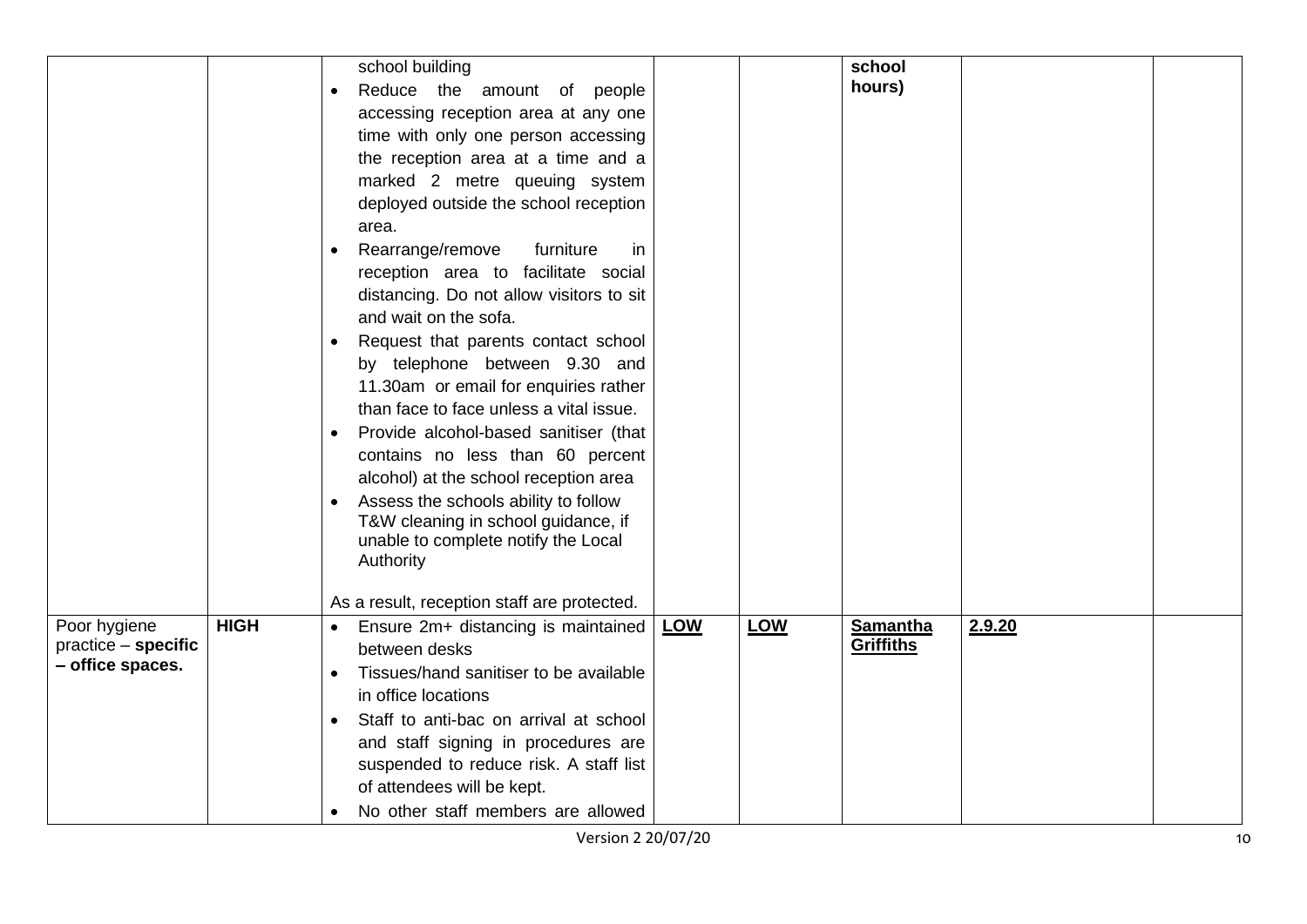|                                                                                                                      |             | to enter the office area apart from<br>DHT and HT<br>Each individual is responsible for<br>wiping down their own work area<br>before and after use with wipes made<br>available<br>Each individual responsible for wiping<br>down equipment such as printers,<br>staplers, hole punches etc<br>Assess the schools ability to follow<br>T&W cleaning in school guidance, if<br>unable to complete notify the Local<br>Authority<br>As a result, office practice in office<br>spaces limits the risk of the spread of any<br>infection.        |     |            |                                                                                                        |                                |  |
|----------------------------------------------------------------------------------------------------------------------|-------------|----------------------------------------------------------------------------------------------------------------------------------------------------------------------------------------------------------------------------------------------------------------------------------------------------------------------------------------------------------------------------------------------------------------------------------------------------------------------------------------------------------------------------------------------|-----|------------|--------------------------------------------------------------------------------------------------------|--------------------------------|--|
| Poor hygiene<br>$practive - specific$<br>- spread of<br>potential<br>infection at the<br>start of the<br>school day. | <b>HIGH</b> | In line with government advice:<br>Issue information to young people,<br>parents, carers and visitors not to<br>enter the school if they display any<br>symptoms of coronavirus<br>Issue information to parents about<br>arrival and departure procedures,<br>including safe drop-off and pick-up<br>Inform each year group and their<br>parents of their allocated times for the<br>beginning and end of their school day<br>Drop-off<br>8.40am - Children with siblings in school<br>8.55am - Children with no other siblings in<br>school | LOW | <b>LOW</b> | <b>Samantha</b><br><b>Griffiths</b><br><b>Suzanne</b><br><b>Evans</b><br><b>Nicola</b><br><b>Pryce</b> | 22.5.20 and updated<br>10.7.20 |  |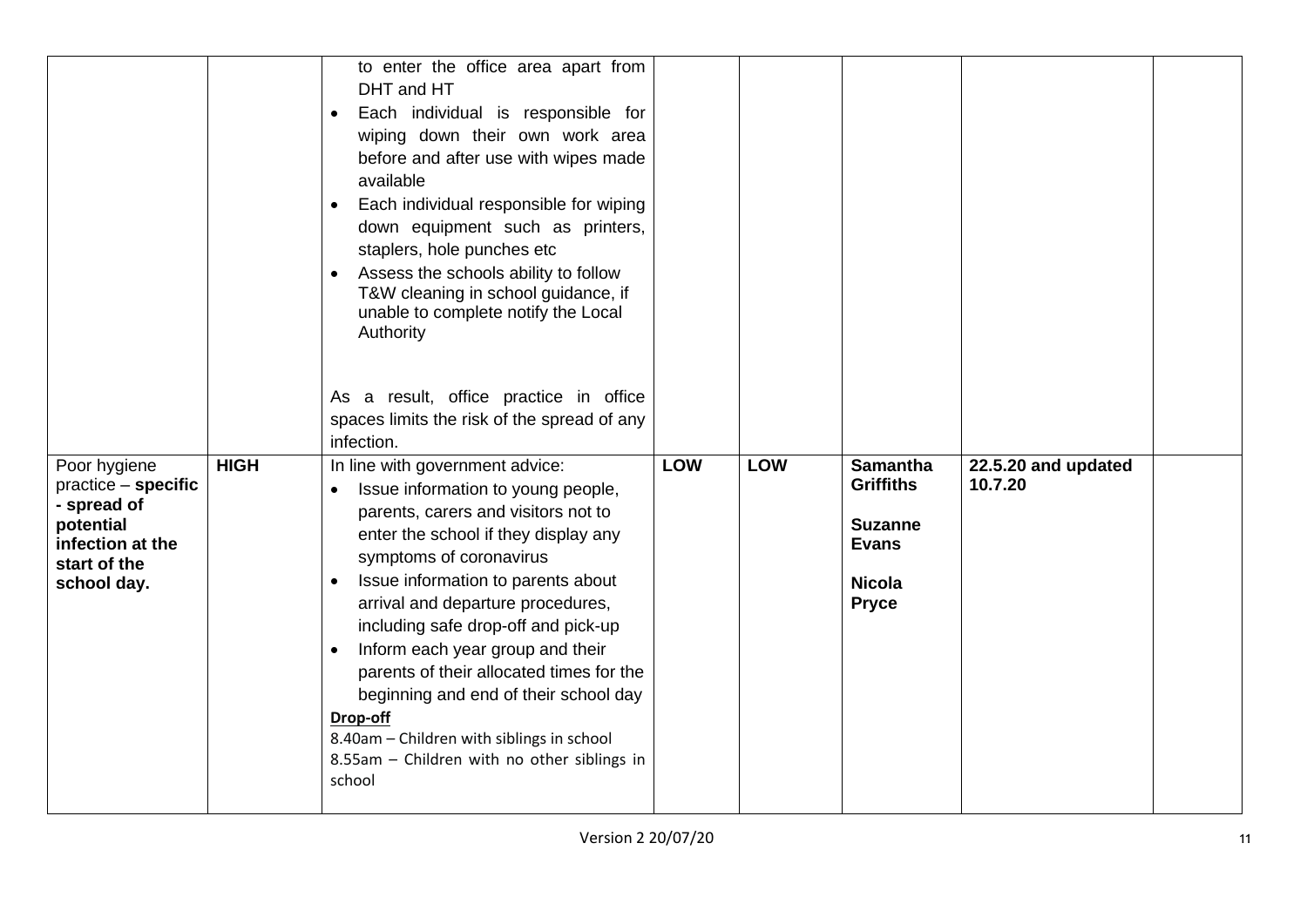|  | Inform each year group and their<br>$\bullet$     |  |  |  |
|--|---------------------------------------------------|--|--|--|
|  | parents of the allocated entrance and             |  |  |  |
|  | exit points to school and where they              |  |  |  |
|  | should go on arrival                              |  |  |  |
|  | Pupils to be taught how to wash their             |  |  |  |
|  | hands thoroughly using the E-Bug                  |  |  |  |
|  | resources (sent to teachers                       |  |  |  |
|  | 26.5.20/updated 17.7.20)                          |  |  |  |
|  | Pupils to be supervised in accessing<br>$\bullet$ |  |  |  |
|  | hand-washing/ anti-bacterial sanitiser            |  |  |  |
|  | facilities on arrival, ensuring that              |  |  |  |
|  | pupils queue while maintaining social             |  |  |  |
|  | distancing as they wait for facilities            |  |  |  |
|  | All staff to wash hands on arrival in             |  |  |  |
|  | school or use anti-bacterial hand gel             |  |  |  |
|  | Make it clear to parents and pupils<br>$\bullet$  |  |  |  |
|  | that they cannot congregate at the                |  |  |  |
|  | entrance school prior to the start of             |  |  |  |
|  | the school day or to wait for gates to            |  |  |  |
|  | open                                              |  |  |  |
|  | Make parents and pupils aware of                  |  |  |  |
|  | government recommendations with                   |  |  |  |
|  | regard to transport. Inform parents               |  |  |  |
|  | and pupils of restrictions and plans              |  |  |  |
|  | relating to school transport -                    |  |  |  |
|  | individual parents contacted 15.7.20              |  |  |  |
|  | Issue information to pupils in relation           |  |  |  |
|  | to restrictions on their movement                 |  |  |  |
|  | around the site                                   |  |  |  |
|  | Sufficient supplies of hand-washing               |  |  |  |
|  | supplies should be provided to                    |  |  |  |
|  | accommodate this procedure at the                 |  |  |  |
|  | start of the day. Purchased and                   |  |  |  |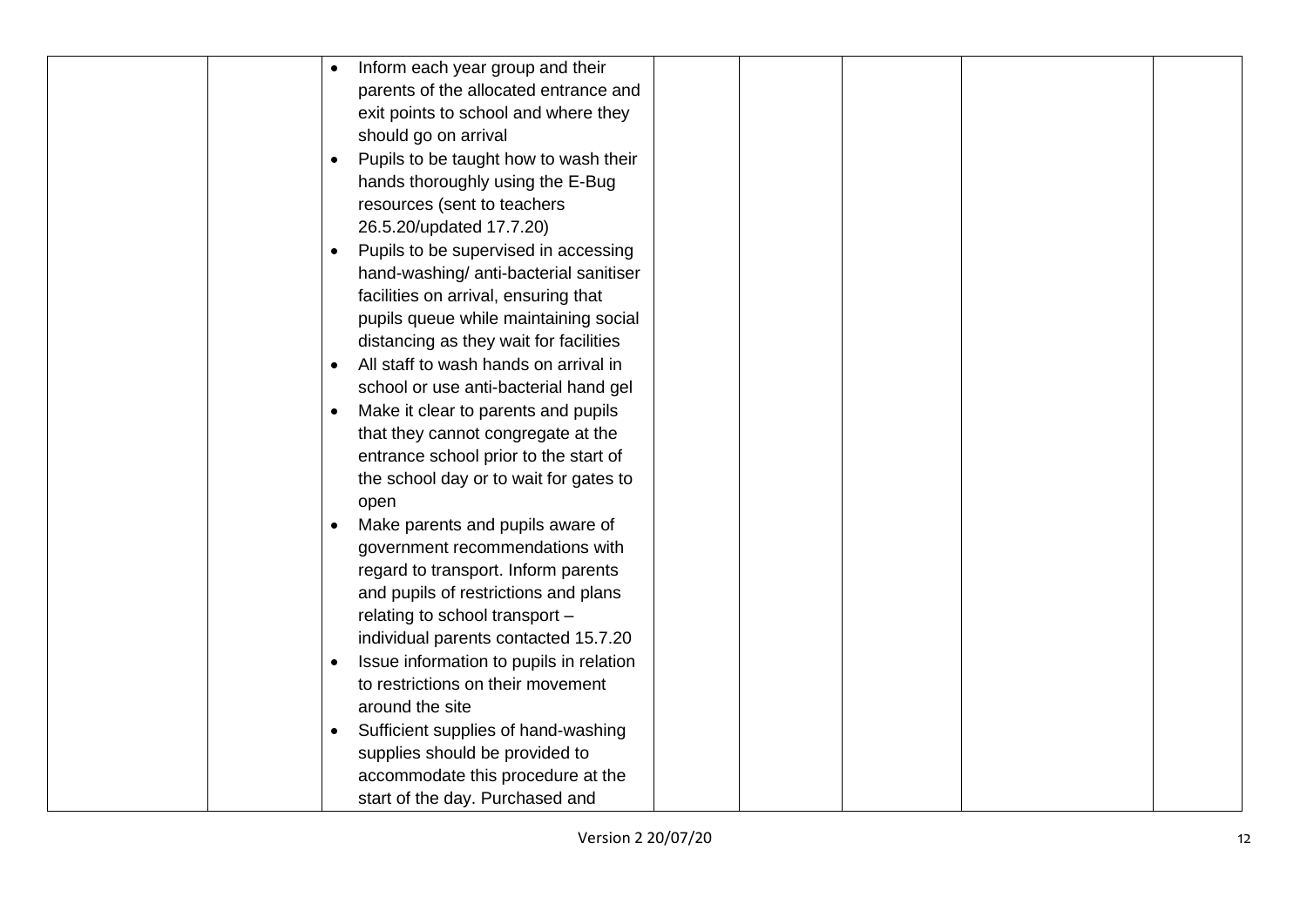|                                                                         |             | delivered 12.7.20<br>Assess the schools ability to follow<br>T&W cleaning in school guidance, if<br>unable to complete notify the Local<br>Authority<br>As a result, the risk of infection is<br>reduced as pupils and staff arrive at<br>school.                                                                                                                                                                                                                                                                                                                                                                                                                                                                                                                                                                 |            |            |                                     |                              |  |
|-------------------------------------------------------------------------|-------------|-------------------------------------------------------------------------------------------------------------------------------------------------------------------------------------------------------------------------------------------------------------------------------------------------------------------------------------------------------------------------------------------------------------------------------------------------------------------------------------------------------------------------------------------------------------------------------------------------------------------------------------------------------------------------------------------------------------------------------------------------------------------------------------------------------------------|------------|------------|-------------------------------------|------------------------------|--|
| Poor hygiene<br>practice - specific<br>- toilet/changing<br>facilities. | <b>HIGH</b> | Staff to wear additional PPE when<br>$\bullet$<br>supporting pupils with toileting<br>routines - mask, gloves, apron (see<br>PPE guidance for schools)<br>Intimate care will be restricted to<br>needs that can be met safely.<br>Restrict numbers of children to one at<br>$\bullet$<br>a time in the boys/girls to ensure 1+m<br>social distancing is maintained<br>Provide paper towels instead of blow<br>dryers (less risk of aerosol)<br>Prop doors open where possible to<br>$\bullet$<br>reduce hand contact surfaces before<br>school opens<br>Assess our schools ability to follow<br>$\bullet$<br>T&W cleaning in school guidance, if<br>unable to complete notify the Local<br>Authority<br>As a result, safe practices are followed<br>and the risk of infection is reduced for<br>staff and pupils. | <b>LOW</b> | <b>LOW</b> | <b>Samantha</b><br><b>Griffiths</b> | 1.6.20 and updated<br>1.9.20 |  |
| Poor hygiene                                                            | <b>HIGH</b> | Issue information to parents about<br>$\bullet$                                                                                                                                                                                                                                                                                                                                                                                                                                                                                                                                                                                                                                                                                                                                                                   | <b>LOW</b> | <b>LOW</b> | <b>Samantha</b>                     | 1.6.20 and updated           |  |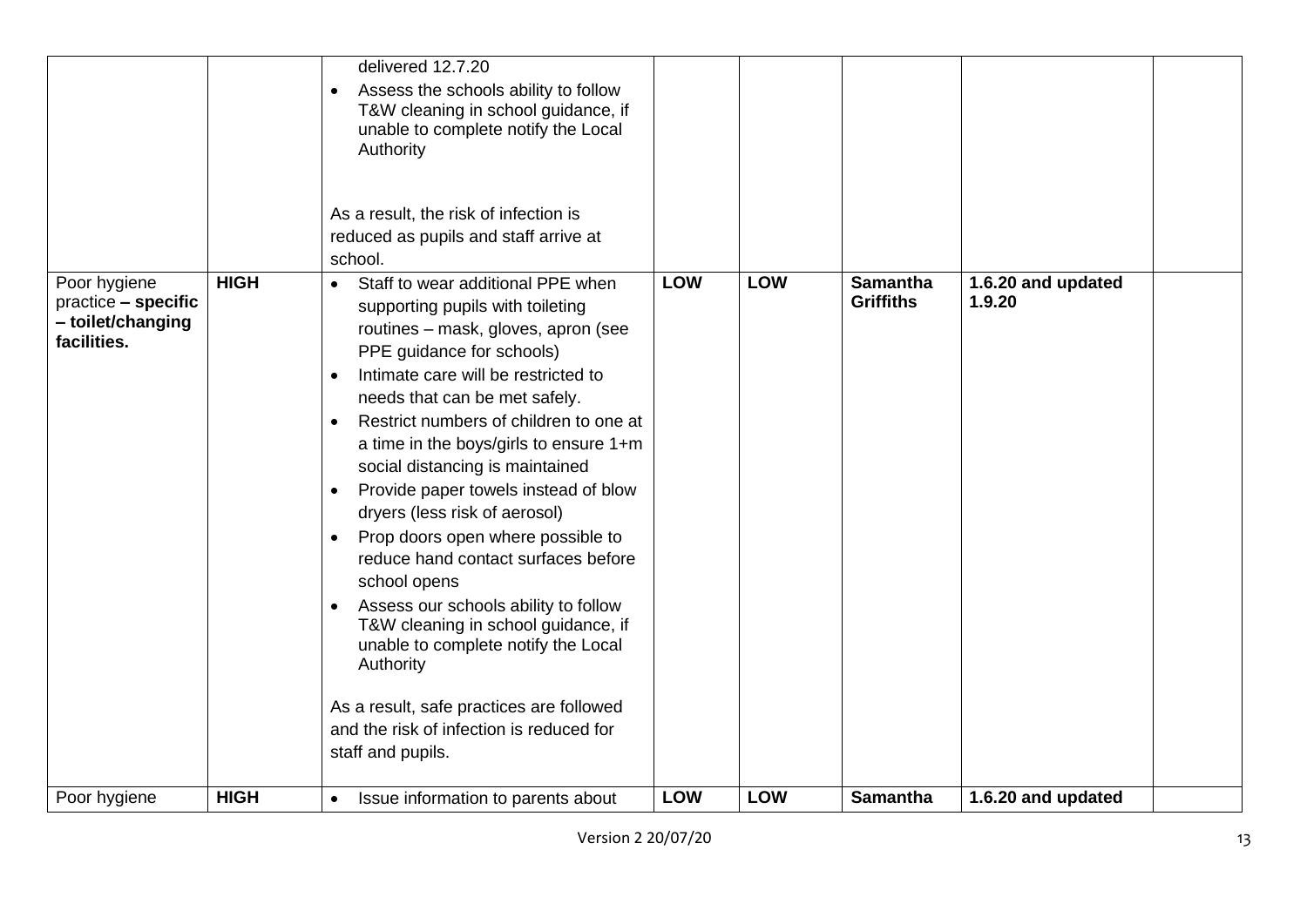| practice - specific   |             | departure procedures, including safe                                                                                                                                                                                                                                           |            |            | <b>Griffiths</b>                    | 10.7.20                                                              |    |
|-----------------------|-------------|--------------------------------------------------------------------------------------------------------------------------------------------------------------------------------------------------------------------------------------------------------------------------------|------------|------------|-------------------------------------|----------------------------------------------------------------------|----|
| - end of the          |             | pick-up                                                                                                                                                                                                                                                                        |            |            |                                     |                                                                      |    |
| school day.           |             | Inform pupils and parents of their<br>$\bullet$                                                                                                                                                                                                                                |            |            | <b>Suzanne</b>                      |                                                                      |    |
|                       |             | allocated times for the end of their                                                                                                                                                                                                                                           |            |            | <b>Evans</b>                        |                                                                      |    |
|                       |             | school day                                                                                                                                                                                                                                                                     |            |            | <b>Nicola</b>                       |                                                                      |    |
|                       |             | <b>Collection</b>                                                                                                                                                                                                                                                              |            |            | <b>Pryce</b>                        |                                                                      |    |
|                       |             | <b>Collection</b>                                                                                                                                                                                                                                                              |            |            |                                     |                                                                      |    |
|                       |             | 2.45pm - Children with siblings in school                                                                                                                                                                                                                                      |            |            |                                     |                                                                      |    |
|                       |             | 3pm - Children with no other siblings in                                                                                                                                                                                                                                       |            |            |                                     |                                                                      |    |
|                       |             | school                                                                                                                                                                                                                                                                         |            |            |                                     |                                                                      |    |
|                       |             | Inform pupils and their parents of the<br>$\bullet$<br>allocated exit points and pick up<br>points.                                                                                                                                                                            |            |            |                                     |                                                                      |    |
|                       |             | Make it clear to parents and pupils<br>that they cannot congregate at the<br>front of school/in the playground prior<br>to the end of the school day. If waiting<br>to collect pupils, parents are to                                                                          |            |            |                                     |                                                                      |    |
|                       |             | remain in cars and park safely<br>Make parents and pupils aware of<br>$\bullet$<br>government recommendations with<br>regard to transport. Individual parents<br>contacted 15.7.20<br>Assess our schools ability to follow<br>$\bullet$<br>T&W cleaning in school guidance, if |            |            |                                     |                                                                      |    |
|                       |             | unable to complete notify the Local<br>Authority                                                                                                                                                                                                                               |            |            |                                     |                                                                      |    |
|                       |             | As a result, the risk of infection is                                                                                                                                                                                                                                          |            |            |                                     |                                                                      |    |
|                       |             | reduced as pupils and staff leave school.                                                                                                                                                                                                                                      |            |            |                                     |                                                                      |    |
| Ill health in school. | <b>HIGH</b> | Staff and families are informed of the<br>$\bullet$<br>symptoms of possible coronavirus                                                                                                                                                                                        | <b>LOW</b> | <b>LOW</b> | <b>Samantha</b><br><b>Griffiths</b> | 22.5.20 and reminded<br>10.7.20. Staff training<br>20.7.20. Reminder |    |
|                       |             | Version 2 20/07/20                                                                                                                                                                                                                                                             |            |            |                                     |                                                                      | 14 |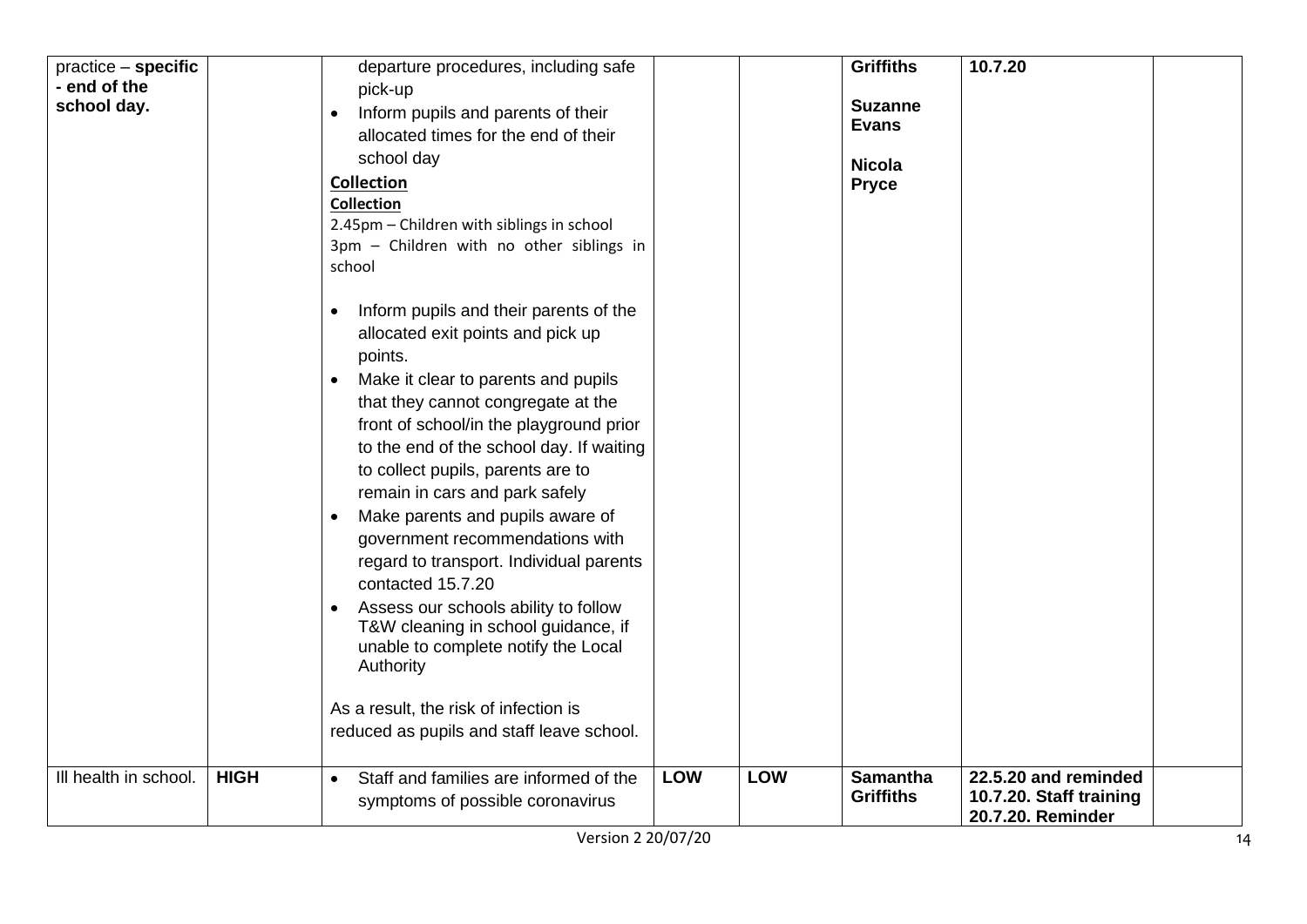| infection,                                       | <b>Suzanne</b> | 1.9.20 |  |
|--------------------------------------------------|----------------|--------|--|
| $\triangleright$ A high temperature – this means | <b>Evans</b>   |        |  |
| they feel hot to touch on their                  |                |        |  |
|                                                  |                |        |  |
| chest or back (they do not need to               |                |        |  |
| measure their temperature but                    |                |        |  |
| non contact infra-red                            |                |        |  |
| thermometers are available for                   |                |        |  |
| use on arrival of pupils)                        |                |        |  |
| A new continuous dry cough -<br>➤                |                |        |  |
| this means coughing a lot for                    |                |        |  |
| more than an hour, or 3 or more                  |                |        |  |
| coughing episodes in 24 hours (if                |                |        |  |
| they usually have a cough, it may                |                |        |  |
| be worse than usual)                             |                |        |  |
| Loss of taste or smell (anosmia)<br>➤            |                |        |  |
| Gastrointestinal symptoms may                    |                |        |  |
| occur in children                                |                |        |  |
| Appropriate PPE is sourced and<br>$\bullet$      |                |        |  |
| guidance on its location, use and                |                |        |  |
| disposal issued to staff in line with            |                |        |  |
| government guidance on what to do if             |                |        |  |
| a pupil or staff member becomes                  |                |        |  |
| unwell (see PPE guidance for                     |                |        |  |
| schools)                                         |                |        |  |
| All staff are informed of the procedure          |                |        |  |
| in school relating a pupil becoming              |                |        |  |
| unwell in school                                 |                |        |  |
|                                                  |                |        |  |
| Any pupil who displays signs of being            |                |        |  |
| unwell is immediately sent to the                |                |        |  |
| isolation area (Year 6 Art area, close           |                |        |  |
| to the exit) and referred to Samantha            |                |        |  |
| Griffiths (Headteacher) or in the                |                |        |  |
| absence of her, Suzanne Evans                    |                |        |  |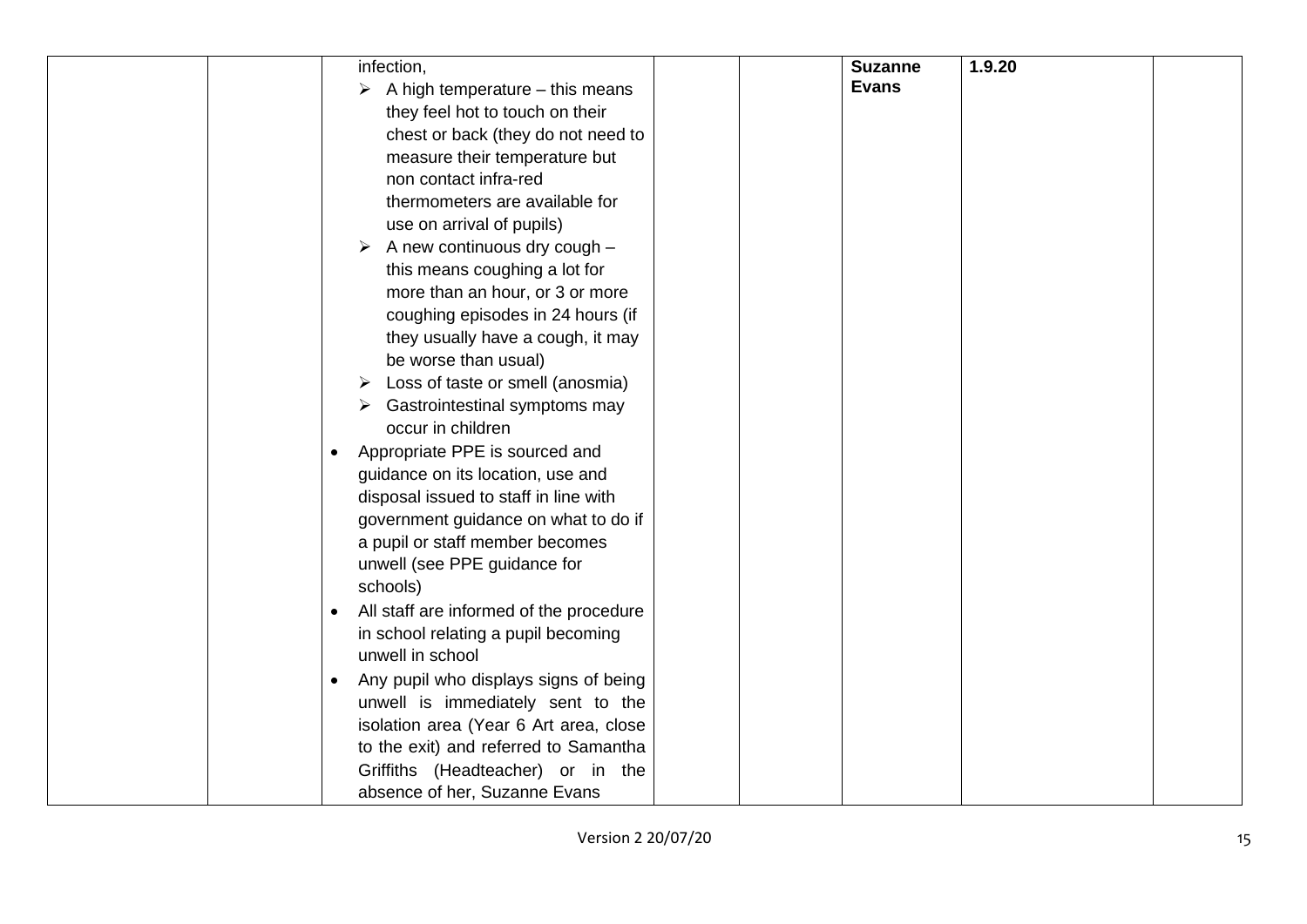| Any staff member who displays signs                  |
|------------------------------------------------------|
| of being unwell immediately goes to                  |
| isolation<br>area<br>and<br>refers<br>the.           |
| themselves to Samantha Griffiths                     |
| (Headteacher) or in the absence of                   |
| her, Suzanne Evans, and is sent                      |
| home (See guidance on Dealing with                   |
| incidents at school)                                 |
| Where the named<br>person<br>is<br>$\bullet$         |
| unavailable, staff ensure that any                   |
| unwell pupils are moved to an empty                  |
| area whilst they wait for their parent               |
| to collect them. School admin team to                |
| contact parents. Parents advised to                  |
| follow the COVID-19: Guidance for                    |
| households,<br>including<br>accessing                |
| testing                                              |
| If a pupil needs to use the bathroom,                |
| should<br>use<br>they<br>separate<br>a               |
| bathroom- Men's toilets in reception                 |
| which will be cleaned after use and                  |
| anything else they have been in                      |
| contact with.                                        |
| Pupils displaying<br>symptoms<br>of<br>$\bullet$     |
| coronavirus do not come in to contact                |
| with other pupils and as few staff as                |
| possible, whilst still ensuring the pupil            |
| is safe. A facemask should be worn                   |
| by the supervising adult if a distance               |
| of 2 metres cannot be maintained                     |
| If contact with a child or young person<br>$\bullet$ |
| is absolutely necessary, then gloves,                |
| an apron and a face mask should be                   |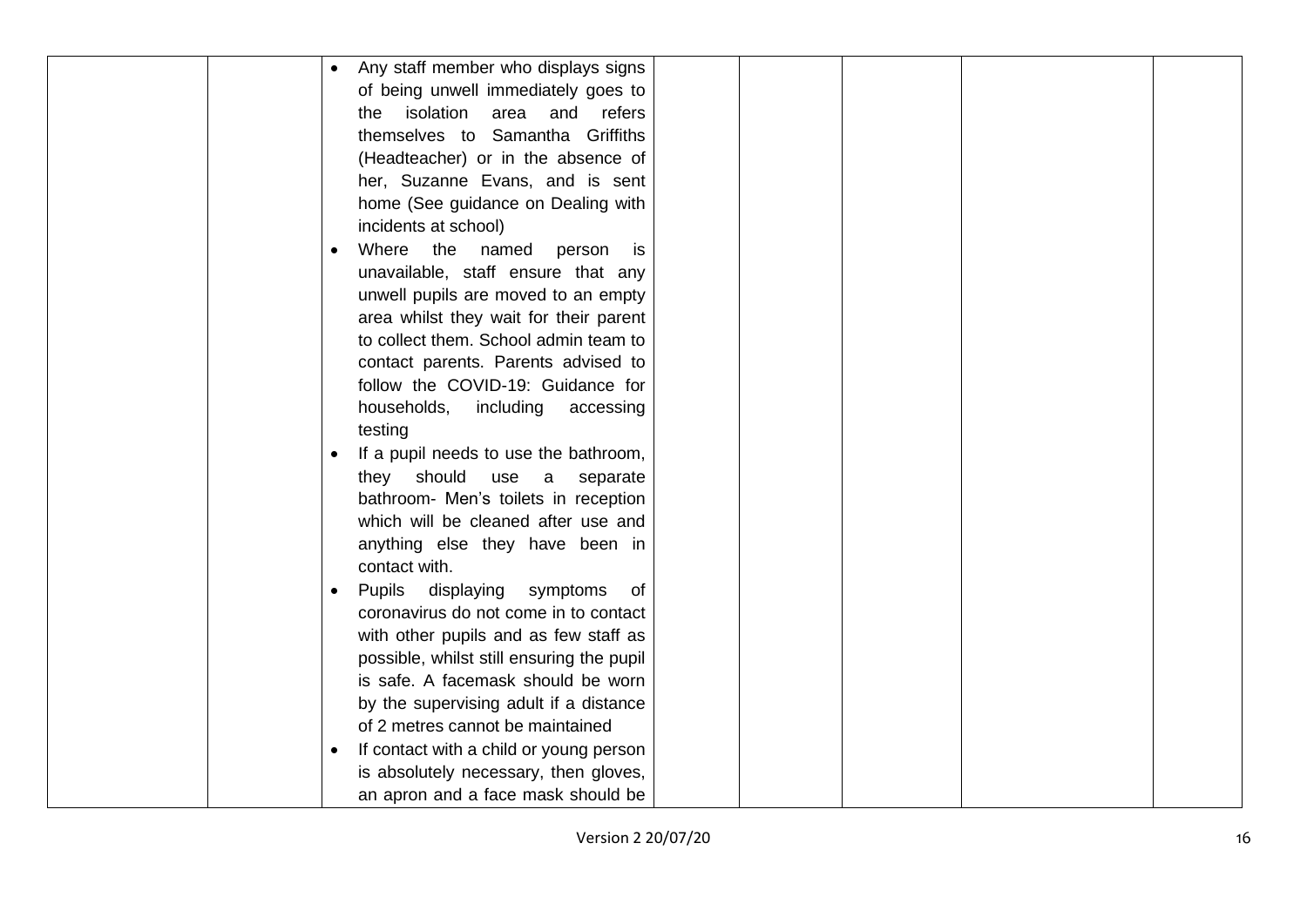| work by the supervising adult. If there                                           |
|-----------------------------------------------------------------------------------|
| is a risk of splashing, eye protection                                            |
| should also be worn                                                               |
| The relevant member of staff calls for<br>$\bullet$                               |
| emergency assistance immediately if                                               |
| the pupil's symptoms worsen                                                       |
| Unwell pupils who are waiting to go                                               |
| home are supervised in the Year 6 art                                             |
| area where they can be at least two                                               |
| metres away from others                                                           |
| Areas used by unwell pupils who                                                   |
| need to go home are identified as out                                             |
| of bounds, thoroughly cleaned and                                                 |
| disinfected once vacated.                                                         |
| Following a suspected case we will                                                |
| follow the TAW guidance (Flow chart)                                              |
| Engage with the Health Protection<br>$\bullet$                                    |
| Hub at Telford and Wrekin and use                                                 |
| the notification form to advise of any                                            |
| confirmed or suspected cases of                                                   |
| CPVID19 and follow any advice                                                     |
| provided by the Teat and Trace team<br>With support from TAW, manage<br>$\bullet$ |
| confirmed cases of COVID19                                                        |
| amongst our school community                                                      |
| Work with TAW to contain any<br>$\bullet$                                         |
| outbreak by following health                                                      |
| protection hub advice and PHE                                                     |
| advice                                                                            |
| Assess the schools ability to follow                                              |
| T&W cleaning in school guidance, if                                               |
| unable to complete notify the Local                                               |
| Authority                                                                         |
|                                                                                   |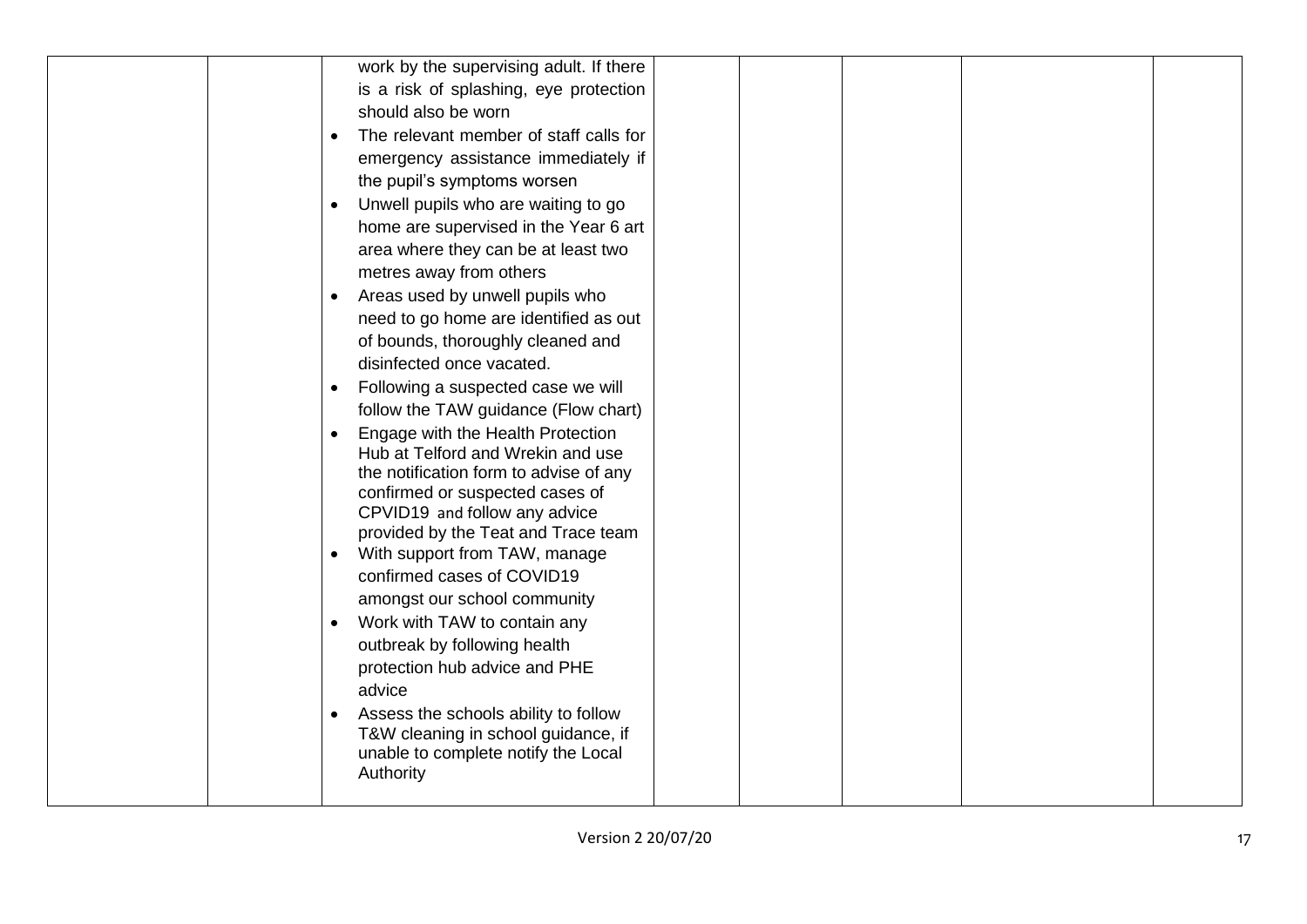|                                                                                                                        |             | As a result, any member of the school<br>community who becomes unwell, is<br>isolated quickly and appropriate action is<br>taken to minimise the risk of infection.                                                                                                                                                                                                                                                                                                                                                                                                                                                                                                                                                                                                                                                                                                                                                                                    |            |     |                                     |                               |  |
|------------------------------------------------------------------------------------------------------------------------|-------------|--------------------------------------------------------------------------------------------------------------------------------------------------------------------------------------------------------------------------------------------------------------------------------------------------------------------------------------------------------------------------------------------------------------------------------------------------------------------------------------------------------------------------------------------------------------------------------------------------------------------------------------------------------------------------------------------------------------------------------------------------------------------------------------------------------------------------------------------------------------------------------------------------------------------------------------------------------|------------|-----|-------------------------------------|-------------------------------|--|
| Poor management<br>of pupil numbers<br>reduces the ability<br>of pupils and staff<br>to practice social<br>distancing. | <b>HIGH</b> | Leaders to identify and communicate<br>$\bullet$<br>clearly to parents and pupils who is to<br>attend and the times they are to<br>attend<br>Leaders to calculate capacities of<br>classrooms. Classrooms allocated for<br>provision and arranged so that pupils<br>can remain 1 metres apart and 2<br>metres where practicable<br>Reduce transmission risk by ensuring<br>children and staff where possible,<br>only mix in a consistent bubble or in<br>our case, class group and that stays<br>away as much as possible from other<br>groups.<br>We will also keep children and young<br>people in those small groups 1+<br>metres away from each other<br>whenever it is possible to do so.<br>Timetable reviewed and refreshed<br>and programme communicated to<br>teachers and staff 20.7.20<br>There will be no more than 30<br>children in a class<br>Desks will be be spaced as far apart<br>as possible<br>Where possible, pupil movement to | <b>LOW</b> | LOW | <b>Samantha</b><br><b>Griffiths</b> | 1.6.20 and updated<br>10.7.20 |  |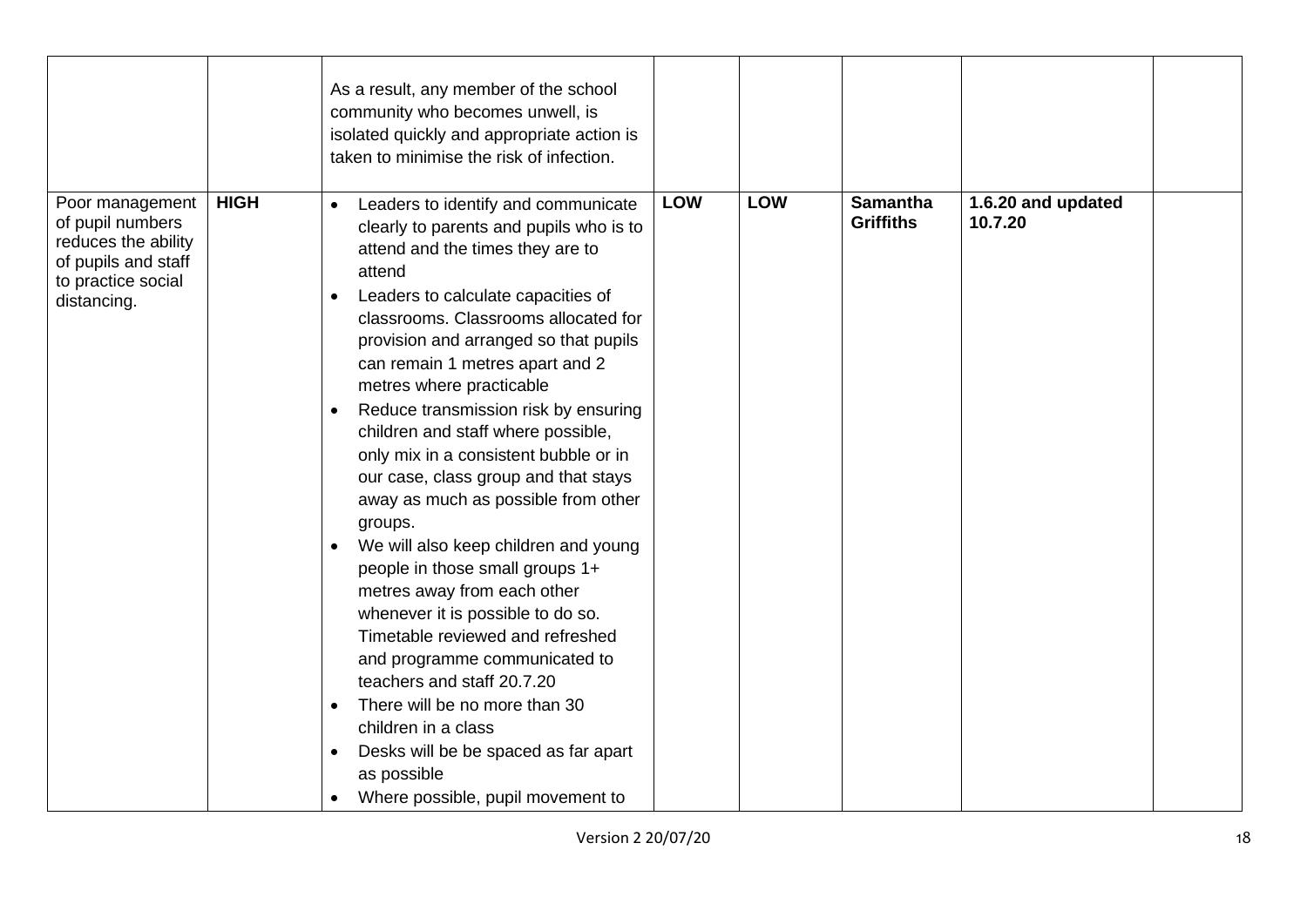|                                                                      |             | be limited to make social distancing<br>easier and specialist teachers to<br>move between allocated classrooms.<br>This will be limited to the Spanish<br>teacher, HLTAs who cover PPA and<br>sports coaches<br>As a result, staff and pupils are clear<br>about where they should be, the times<br>that they should be there and what they<br>are delivering.                                                                                                                                                                                  |                                                                                                  |                                                                                            |                                     |                                                                                                                          |  |
|----------------------------------------------------------------------|-------------|-------------------------------------------------------------------------------------------------------------------------------------------------------------------------------------------------------------------------------------------------------------------------------------------------------------------------------------------------------------------------------------------------------------------------------------------------------------------------------------------------------------------------------------------------|--------------------------------------------------------------------------------------------------|--------------------------------------------------------------------------------------------|-------------------------------------|--------------------------------------------------------------------------------------------------------------------------|--|
| Mental Health and<br>Wellbeing for<br>pupils                         | <b>HIGH</b> | When all children year groups return<br>$\bullet$<br>to school we will;<br>$\triangleright$ consider our pupils' mental<br>health and wellbeing and<br>identify any pupil who may<br>need additional support so<br>they are ready to learn<br>assess where pupils are in<br>their learning, and hence what<br>adjustments to their<br>curriculum may be needed<br>over the coming weeks<br>identify and plan how best to<br>support the education of high<br>needs groups, including<br>disadvantaged pupils, and<br>SEND and vulnerable pupils | <b>Medium</b><br>*This is<br>an<br>unknown<br>factor<br>until<br>children<br>return to<br>school | <b>Medium</b><br>*This is an<br>unknown<br>factor until<br>children<br>return to<br>school | <b>Samantha</b><br><b>Griffiths</b> | Assessments will be<br>carried out as soon as<br>possible after the<br>child's return to school<br>(phased return dates) |  |
| Insufficient staff to<br>run face-to-face<br>sessions for<br>pupils. | <b>HIGH</b> | Leaders to ensure that they have a<br>$\bullet$<br>complete list of shielded and<br>vulnerable adults for their school<br>Protocols for staff to inform leaders if                                                                                                                                                                                                                                                                                                                                                                              | Low                                                                                              | Low                                                                                        | <b>Samantha</b><br><b>Griffiths</b> | 15.5.20 and updated<br>10.7.20 for<br>September start                                                                    |  |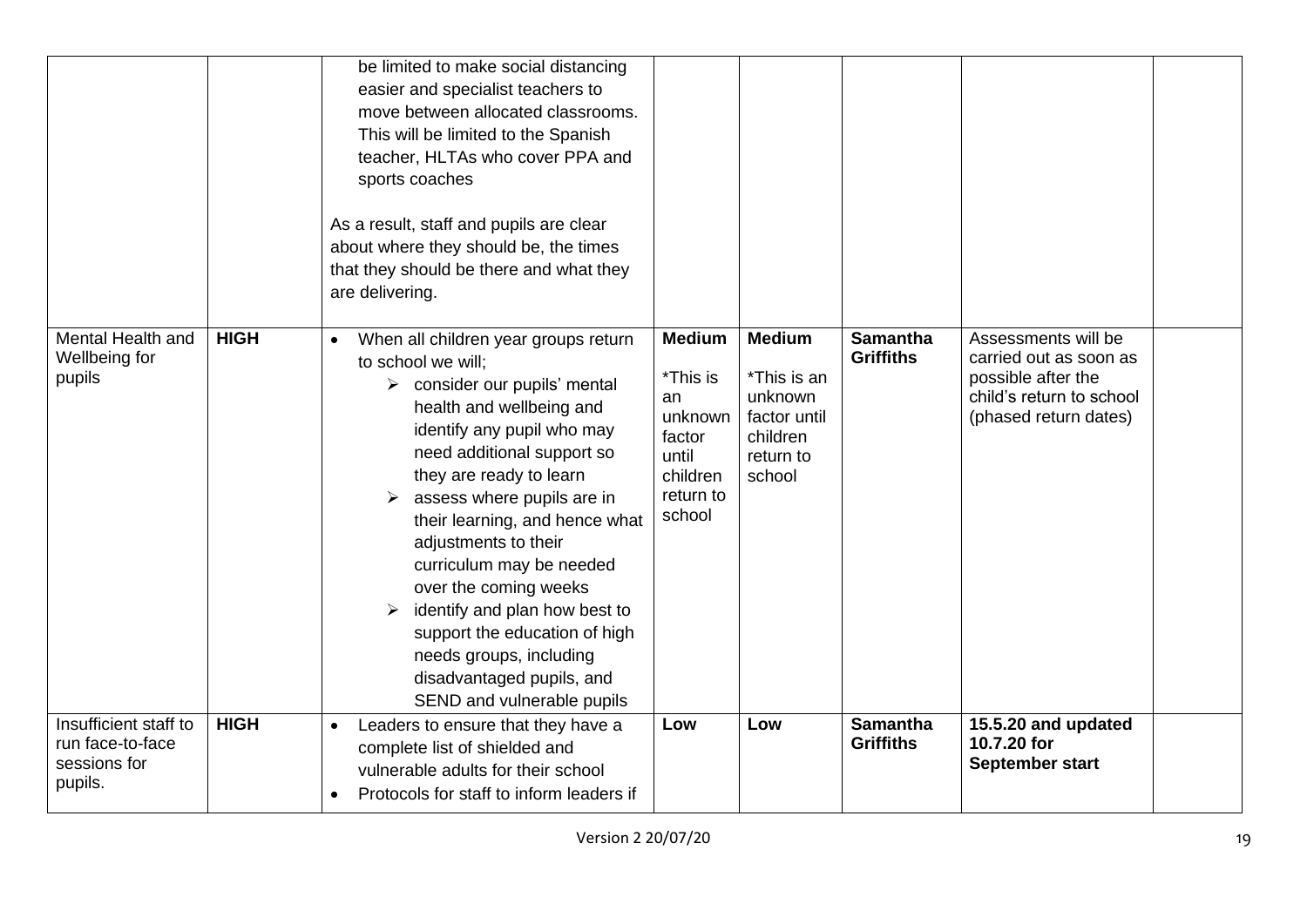|                                                                                 |             | they need to self-isolate are clearly in<br>place<br>Leaders ensure there is a rota in<br>place for cover in the instance that<br>staff have to self-isolate.<br>As a result, sufficient staff cover in place<br>to provide the face-to-face support<br>sessions for pupils.                                                                                                                                                                                                                                                                                                                                                                                                                                                                                                                                                                          |     |     |                                                                       |                |  |
|---------------------------------------------------------------------------------|-------------|-------------------------------------------------------------------------------------------------------------------------------------------------------------------------------------------------------------------------------------------------------------------------------------------------------------------------------------------------------------------------------------------------------------------------------------------------------------------------------------------------------------------------------------------------------------------------------------------------------------------------------------------------------------------------------------------------------------------------------------------------------------------------------------------------------------------------------------------------------|-----|-----|-----------------------------------------------------------------------|----------------|--|
| Pupil movement<br>between<br>transitions<br>increases the risk<br>of infection. | <b>HIGH</b> | Breaktime and lunchtime are<br>$\bullet$<br>replaced by additional PE sessions<br>and a DVD at lunchtime in class<br>One-way circulation in place for<br>pupils arriving and leaving shared<br>lunch space/lessons.<br>Accessing a lunch is staggered for<br>different year groups POD R to POD<br>6 in order<br>Pupils to be supervised in washing<br>$\bullet$<br>hands/ using anti-bacterial sanitiser<br>before and after lunch<br>Children will no longer eat in the hall<br>but in their classroom where they are<br>socially distanced, food in canteen<br>will be displayed at a distance with<br>tables in front of trolleys to prevent<br>contact<br>Touch terminals/cashless catering is<br>$\bullet$<br>not used. Till operator searches for<br>pupils by name on the electronic<br>system (rather than using fingerprint<br>recognition) | Low | Low | <b>Samantha</b><br><b>Griffiths</b><br><b>Sharon</b><br><b>Deaval</b> | 1.6.20 ongoing |  |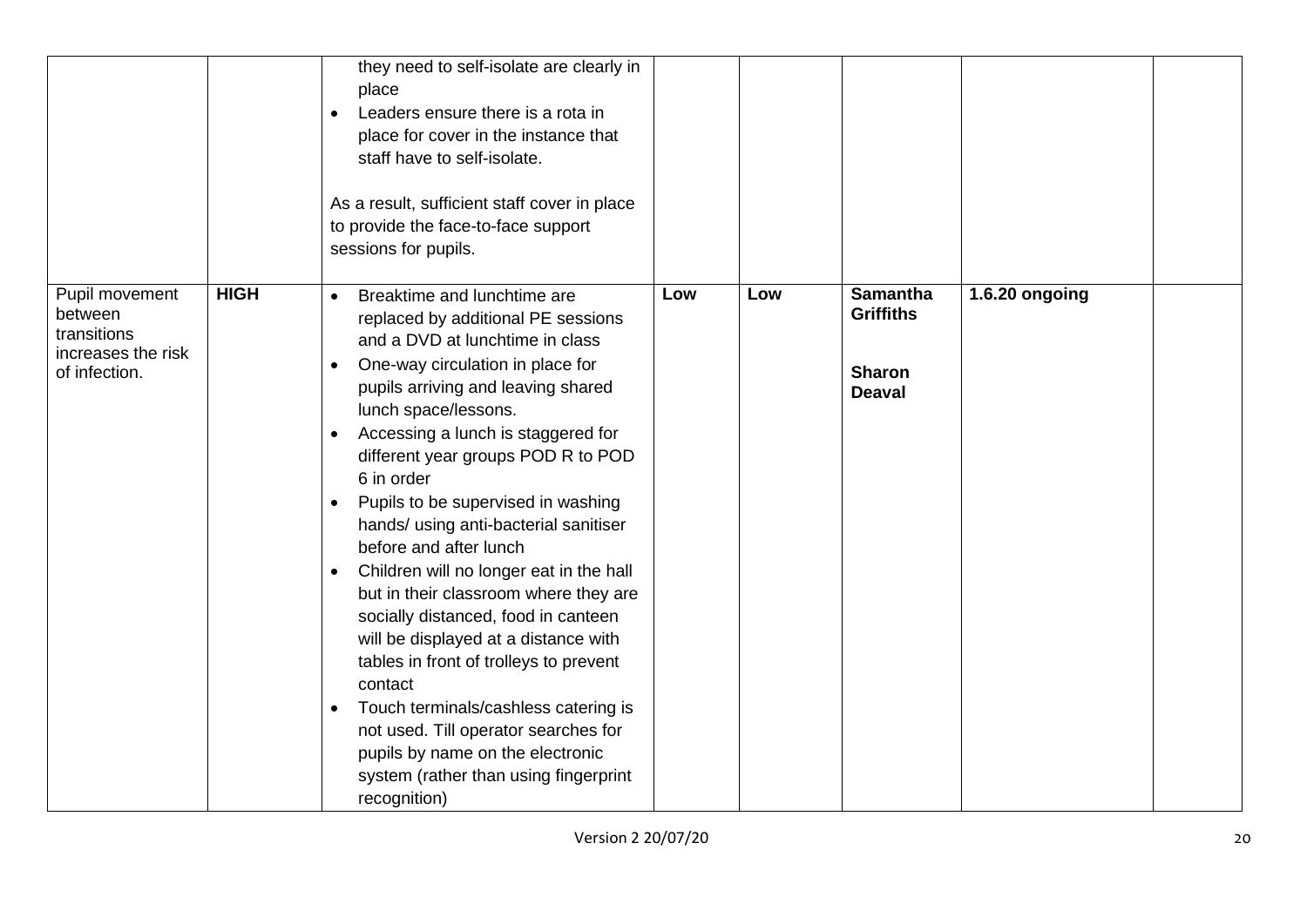|                                                          |             | Tables in classrooms where the<br>children eat to be cleaned prior to use<br>and at the end of session<br>Catering staff to maintain strict levels<br>of hygiene in food preparation areas<br>and follow whole staff guidance in<br>reporting illness<br>Pupils who bring a packed lunch, to<br>eat in classrooms to reduce<br>movement and maintain social<br>distancing. Tables must be cleaned<br>prior to lunch<br>Assess the schools ability to follow<br>T&W cleaning in school guidance, if<br>unable to complete notify the Local<br>Authority |            |            |                                                                                                         |         |  |
|----------------------------------------------------------|-------------|--------------------------------------------------------------------------------------------------------------------------------------------------------------------------------------------------------------------------------------------------------------------------------------------------------------------------------------------------------------------------------------------------------------------------------------------------------------------------------------------------------------------------------------------------------|------------|------------|---------------------------------------------------------------------------------------------------------|---------|--|
|                                                          |             | As a result, the risk of infection during                                                                                                                                                                                                                                                                                                                                                                                                                                                                                                              |            |            |                                                                                                         |         |  |
|                                                          |             | unstructured time is reduced.                                                                                                                                                                                                                                                                                                                                                                                                                                                                                                                          |            |            |                                                                                                         |         |  |
| Spread of infection<br>in<br>classrooms/shared<br>areas. | <b>HIGH</b> | All unnecessary items to be removed<br>$\bullet$<br>from classrooms and learning<br>environments and stored elsewhere<br>All soft furnishings and items that are<br>hard to clean to be removed *The<br>reception sofa not to be used<br>Pupils to be directed to specific seats<br>in classrooms and to maintain seats<br>during the day as far as possible<br>Tissues, anti-bac wipes, and hand<br>sanitiser to be located in each<br>classroom/learning space<br>Bins with lids to be emptied every day<br>or sooner if necessary                   | <b>LOW</b> | <b>LOW</b> | <b>Samantha</b><br><b>Griffiths</b><br><b>Sarah</b><br><b>Rushton</b><br><b>Suzanne</b><br><b>Evans</b> | 22.5.20 |  |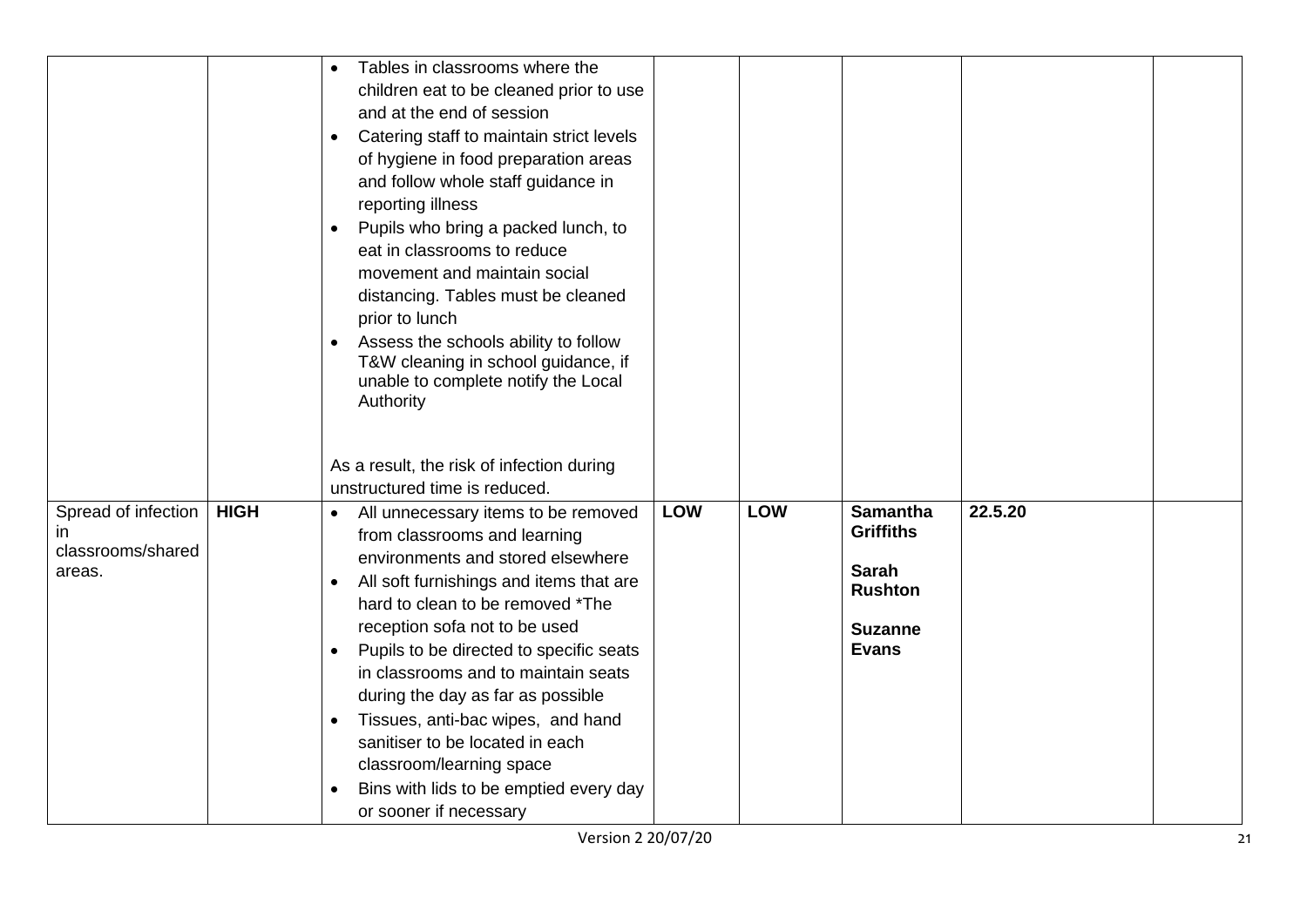| Contact with communal surfaces,<br>$\bullet$        |  |
|-----------------------------------------------------|--|
| such as door handles etc to be                      |  |
| minimised. Doors to be kept open                    |  |
| Where possible, windows to be<br>$\bullet$          |  |
| opened to provide ventilation.                      |  |
| Inform all the pupils that they must<br>$\bullet$   |  |
| bring the required equipment to                     |  |
| school and not share it with other                  |  |
| POD members to reduce the risk of                   |  |
| infection                                           |  |
| Staff to clean IT equipment (esp<br>$\bullet$       |  |
| keyboards) with anti-bacterial wipes                |  |
| before and after each use                           |  |
| Shared telephone handsets to be<br>$\bullet$        |  |
| cleaned with anti-bacterial wipes                   |  |
| before and after each use                           |  |
| Shared teaching resources to be<br>$\bullet$        |  |
| cleaned prior to and after use. This                |  |
| will only happen in EYFS, cleaned                   |  |
| twice during the school day and the                 |  |
| environment cleaned at the end of the               |  |
| day.                                                |  |
| If any bodily fluids come into contact<br>$\bullet$ |  |
| with classroom equipment, ensure                    |  |
| that gloves are worn to remove the                  |  |
| piece of equipment before it is                     |  |
| thoroughly cleaned. Inform Samantha                 |  |
| Griffiths or Suzanne Evans of any                   |  |
| instances.                                          |  |
| Guidance issued to staff on the use of<br>$\bullet$ |  |
| the staff room and staff toilet area,               |  |
| including maximum numbers at any                    |  |
| one time. 2 staff members will be                   |  |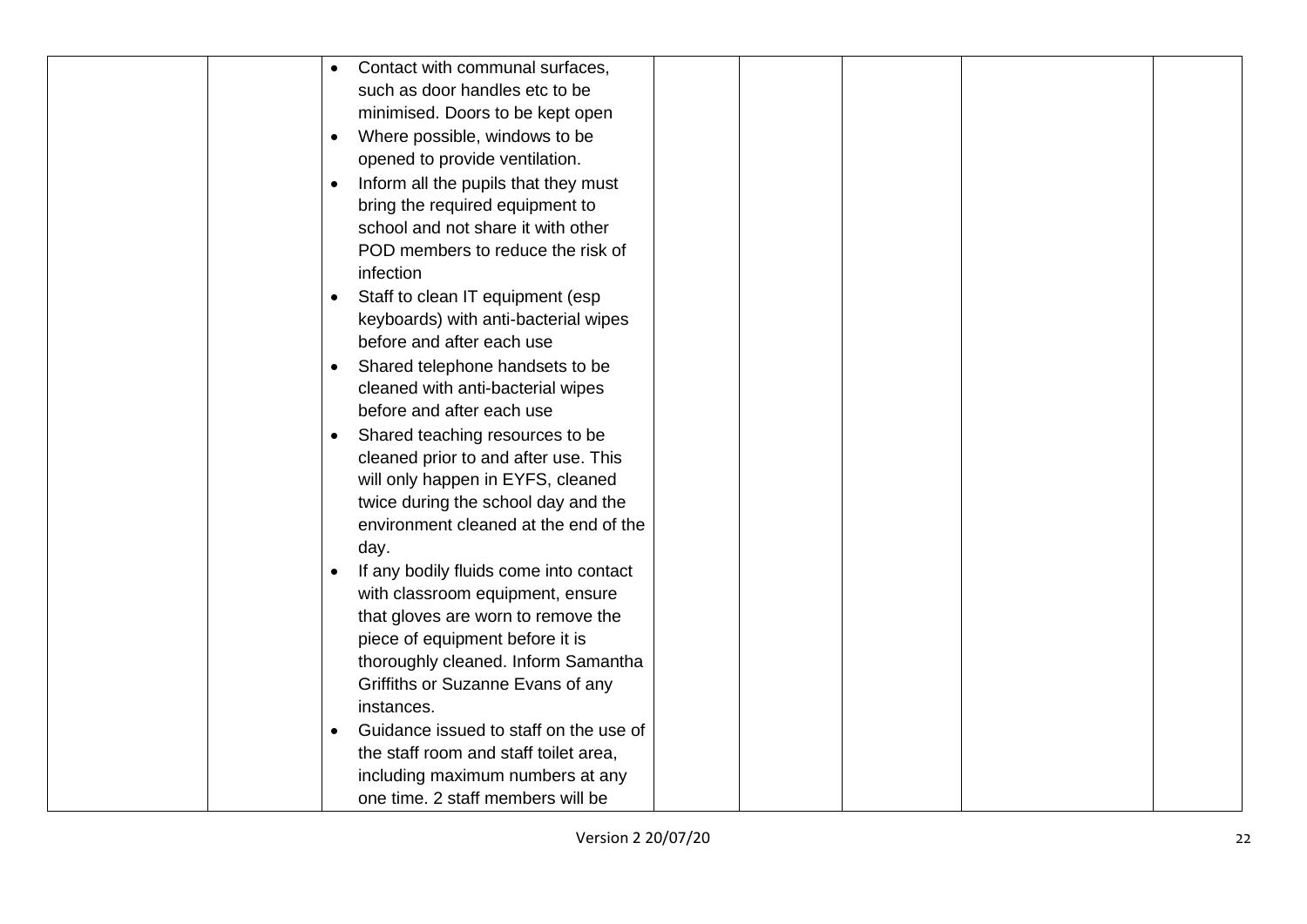|                             | working in the staffroom, no other                |            |            |                     |                         |  |
|-----------------------------|---------------------------------------------------|------------|------------|---------------------|-------------------------|--|
|                             | staff members to enter. 1 person in               |            |            |                     |                         |  |
|                             | the toilet at a time. Staff to be                 |            |            |                     |                         |  |
|                             | reminded to adhere to social                      |            |            |                     |                         |  |
|                             | distancing at all times                           |            |            |                     |                         |  |
|                             | Hand sanitiser and anti-bacterial                 |            |            |                     |                         |  |
|                             | wipes to be in place at                           |            |            |                     |                         |  |
|                             | photocopiers/shared                               |            |            |                     |                         |  |
|                             | keyboards/telephones etc                          |            |            |                     |                         |  |
|                             | Staff must not wash plates and<br>$\bullet$       |            |            |                     |                         |  |
|                             | utensils. These should be taken                   |            |            |                     |                         |  |
|                             | home and washed. Cups will be                     |            |            |                     |                         |  |
|                             | collected in and washed in a hot                  |            |            |                     |                         |  |
|                             | dishwasher cycle.                                 |            |            |                     |                         |  |
|                             | Assess the schools ability to follow              |            |            |                     |                         |  |
|                             | T&W cleaning in school guidance, if               |            |            |                     |                         |  |
|                             | unable to complete notify the Local               |            |            |                     |                         |  |
|                             | Authority                                         |            |            |                     |                         |  |
|                             | As a result, the risk of infection to staff       |            |            |                     |                         |  |
|                             | and pupils in classrooms is reduced.              |            |            |                     |                         |  |
|                             |                                                   |            |            |                     |                         |  |
| <b>MEDIUM</b><br>Poor pupil | Pupils are reminded of the behaviour<br>$\bullet$ | <b>LOW</b> | <b>LOW</b> | <b>Samantha</b>     | 1.6.20/15.6.20/22.6.20/ |  |
| behaviour                   | policy on their return to school                  |            |            | <b>Griffiths</b>    | 2.9.20                  |  |
| increases the risk          | Sanctions (and how they will be                   |            |            |                     |                         |  |
| of the spread of            | applied in the context of social                  |            |            | Dan                 |                         |  |
| the infection.              | distancing) are clearly communicated              |            |            | Freeman             |                         |  |
|                             | to pupils and parents. Behaviour                  |            |            | <b>Alice Carver</b> |                         |  |
|                             | policy is adjusted as a consequence               |            |            |                     |                         |  |
|                             | Pupils' individual behaviour plans are            |            |            | <b>Emma</b>         |                         |  |
|                             | reviewed and specific control                     |            |            | <b>Williams</b>     |                         |  |
|                             | measures identified and shared with               |            |            |                     |                         |  |
|                             | pupils and staff where necessary.                 |            |            |                     |                         |  |
|                             |                                                   |            |            |                     |                         |  |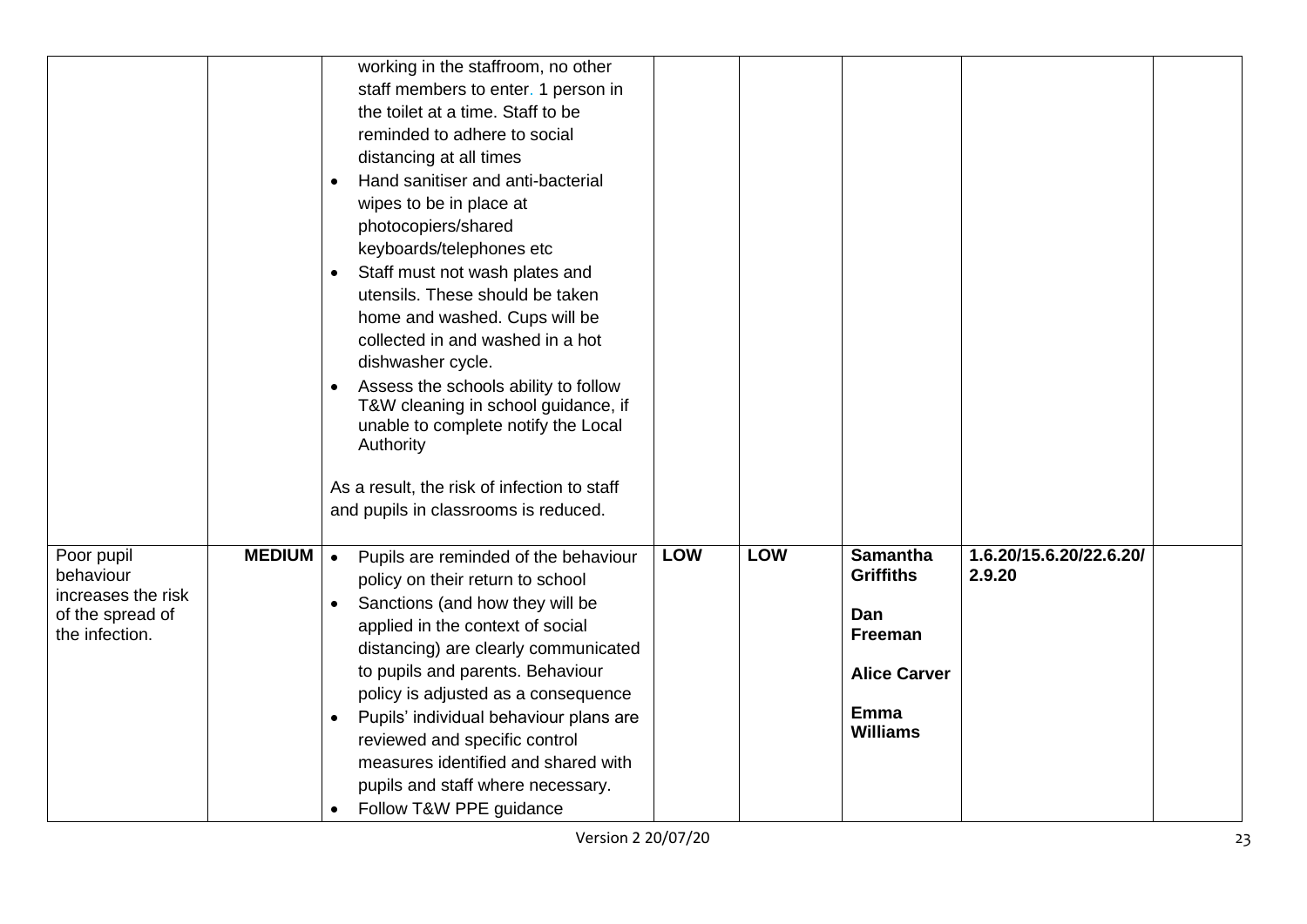|                                                                                                                  |               | As a result, pupils and staff understand                                                                                                                                                                                                                                                                                                                                                                                                                                                                                                                                                                                                                                                                                                                                                                                                                                                                                                                                                                                                      |     |     |                                     |                                                   |  |
|------------------------------------------------------------------------------------------------------------------|---------------|-----------------------------------------------------------------------------------------------------------------------------------------------------------------------------------------------------------------------------------------------------------------------------------------------------------------------------------------------------------------------------------------------------------------------------------------------------------------------------------------------------------------------------------------------------------------------------------------------------------------------------------------------------------------------------------------------------------------------------------------------------------------------------------------------------------------------------------------------------------------------------------------------------------------------------------------------------------------------------------------------------------------------------------------------|-----|-----|-------------------------------------|---------------------------------------------------|--|
|                                                                                                                  |               | the behaviour policy/individual plans in<br>context.                                                                                                                                                                                                                                                                                                                                                                                                                                                                                                                                                                                                                                                                                                                                                                                                                                                                                                                                                                                          |     |     |                                     |                                                   |  |
| Pupils with<br>complex needs<br>are not adequately<br>prepared for a<br>return to school or<br>safely supported. | <b>MEDIUM</b> | Specific arrangements for pupil<br>$\bullet$<br>transport have been risk assessed<br>and agreed with local providers N/A<br>at present<br>Leaders and staff should review<br>individual pupils' handling plans,<br>including the use of PPE (see PPE<br>guidance) N/A at present<br>Additional advice should be sought<br>$\bullet$<br>from external agencies where<br>appropriate in relation to moving and<br>handling (physiotherapy, occupational<br>therapy) N/A at present<br>Review individual communication<br>plans where close proximity is<br>expected e.g. on-body signing NA at<br>present<br>Plans should be understood, shared<br>and followed consistently by all staff<br>working with those pupils NA at<br>present<br>Prepare additional social stories to<br>support pupils with autism / learning<br>difficulties (highlighting changes to<br>classrooms/arrangements/use of<br>PPE, for example) and share with<br>parents and pupils prior to pupils<br>returning to school. 30.4.20 - sent<br>Follow T&W PPE guidance | Low | Low | <b>Samantha</b><br><b>Griffiths</b> | Developed during the<br>week beginning<br>13.7.20 |  |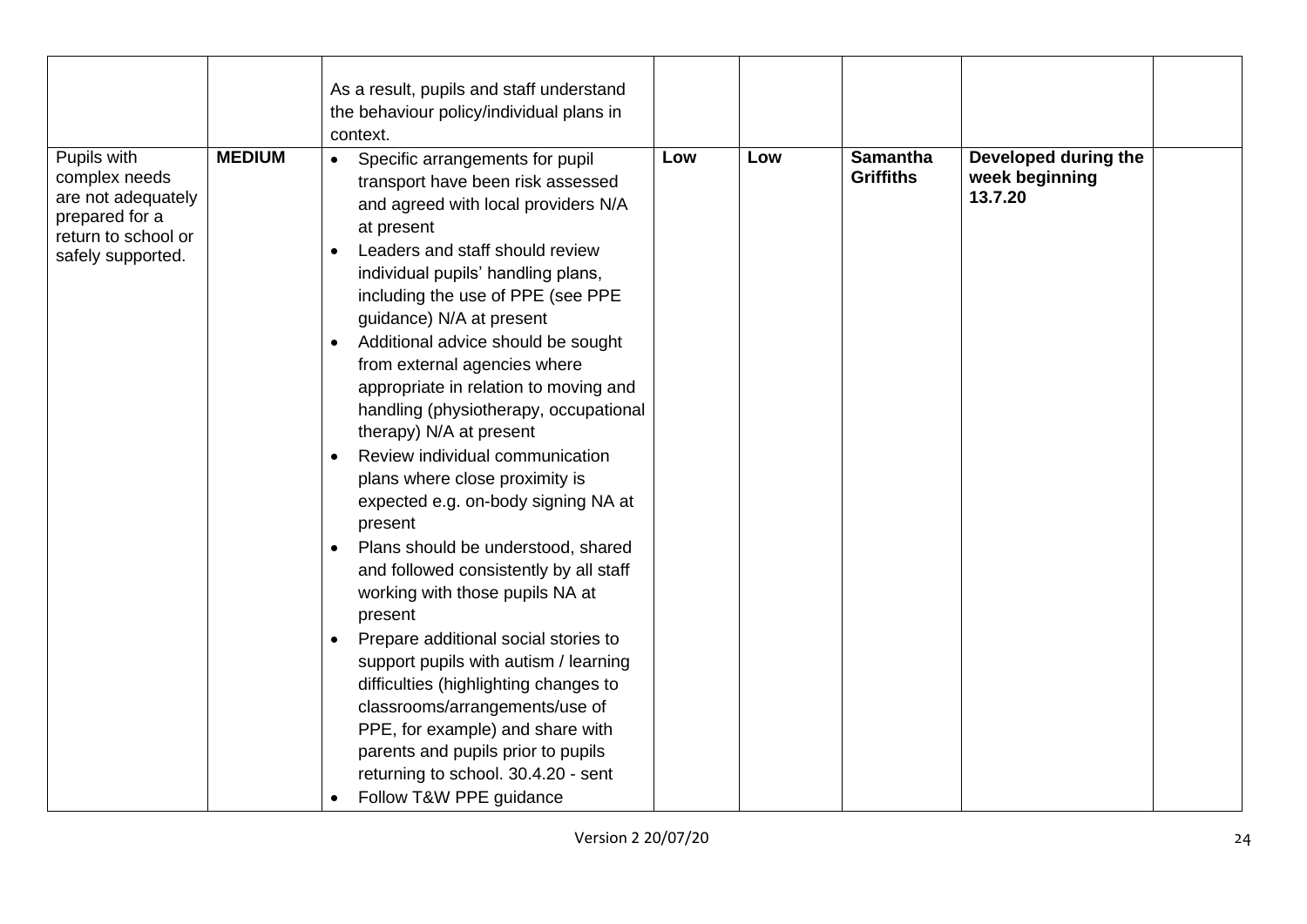| Vulnerable pupils<br>and pupils with<br>SEND do not<br>receive<br>appropriate<br>support. | <b>MEDIUM</b> | As a result, pupils with complex needs<br>are well supported.<br>Appropriate planning is in place to<br>$\bullet$<br>support the mental health of pupils<br>returning to school<br>Agree what returning support is<br>available to pupils with SEND in<br>conjunction with families and other<br>agencies.<br>As a result, pupils with SEND and those<br>concerned about returning to school are<br>well supported. | <b>Low</b><br>*most<br>pupils in<br>these<br>groups<br>will be<br>returning | Low                                                             | <b>Samantha</b><br><b>Griffiths</b><br><b>Helen</b><br>Lambie         | As soon as children<br>return and assessed.<br>appropriate support will<br>be put in place -<br>ongoing.<br>Respond to any contact<br>with children and their<br>families at home and<br>signpost to services. List<br>of services provided<br>17.7.20 |  |
|-------------------------------------------------------------------------------------------|---------------|---------------------------------------------------------------------------------------------------------------------------------------------------------------------------------------------------------------------------------------------------------------------------------------------------------------------------------------------------------------------------------------------------------------------|-----------------------------------------------------------------------------|-----------------------------------------------------------------|-----------------------------------------------------------------------|--------------------------------------------------------------------------------------------------------------------------------------------------------------------------------------------------------------------------------------------------------|--|
| Increased number<br>of safeguarding<br>concerns reported<br>after lockdown.               |               | Agree safeguarding provision to be<br>put in place to support returning<br>pupils<br>Ensure that key staff (DSL and<br>$\bullet$<br>deputies) have capacity to deal with<br>any arising concerns<br>Follow up any referrals made by staff<br>$\bullet$<br>swiftly, while maintaining social<br>distancing.<br>As a result, safeguarding remains of the<br>highest priority and practice.                            | <b>Medium</b><br>*unknown<br>factor<br>until<br>children<br>return          | <b>Medium</b><br>*unknown<br>factor until<br>children<br>return | <b>Samantha</b><br><b>Griffiths</b>                                   | 1.6.20/ Updates made<br>5.6.20                                                                                                                                                                                                                         |  |
| Emergency<br>evacuation due to<br>fire etc.                                               | <b>MEDIUM</b> | Lockdown, fire and emergency<br>$\bullet$<br>evacuation procedures to be<br>reviewed so that social distancing can<br>be maintained<br>Practice fire drill completed in first<br>$\bullet$<br>week<br>Leaders to communicate procedures                                                                                                                                                                             | Low                                                                         | Low                                                             | <b>Samantha</b><br><b>Griffiths</b><br><b>Suzanne</b><br><b>Evans</b> | This will have to be<br>done as returning<br>children have been<br>phased in - starting<br>3.6.20/15.7.20/21.9.20                                                                                                                                      |  |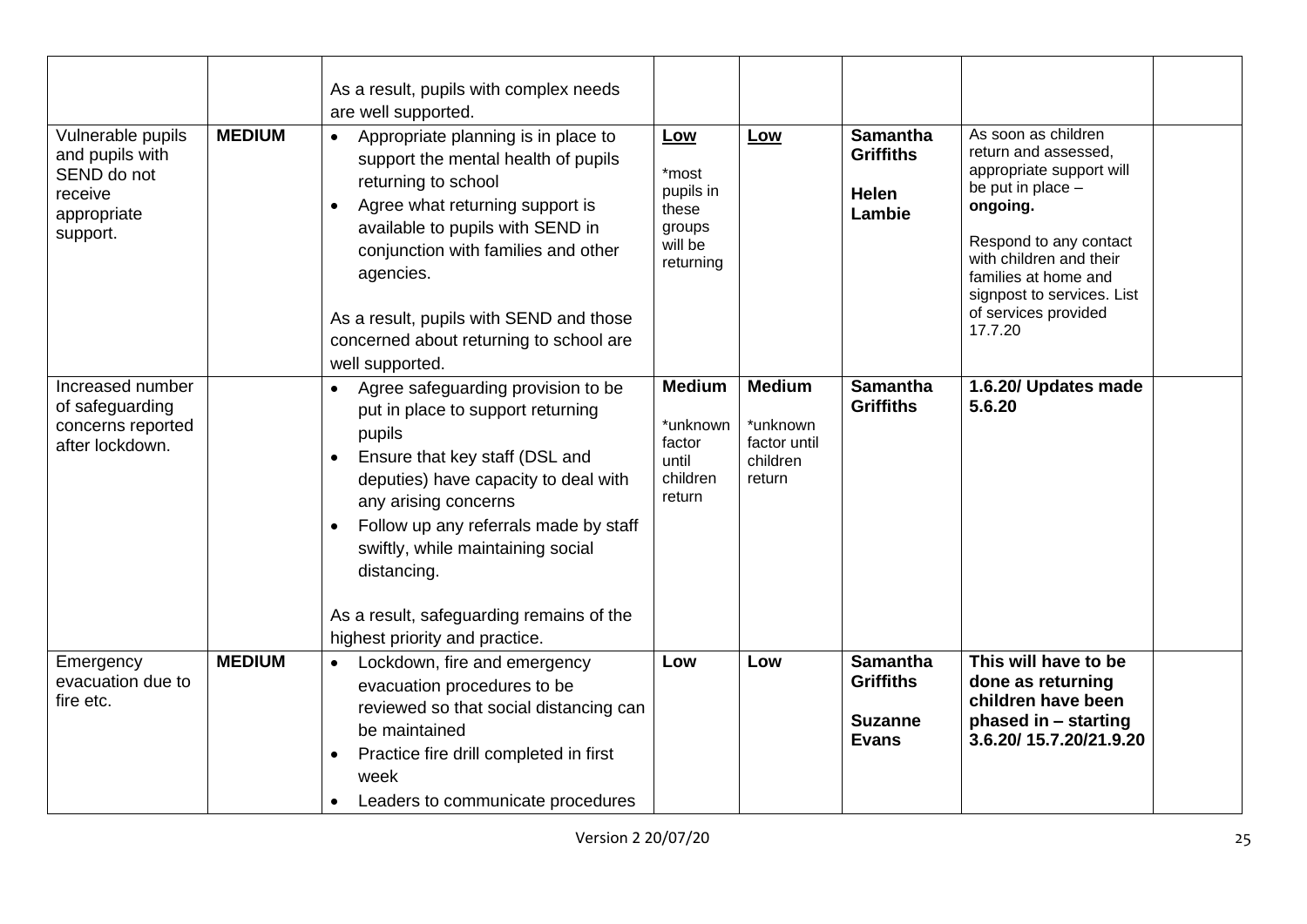|                                                   |             | to all staff<br>Staff to communicate emergency<br>evacuation procedures to pupils at<br>the beginning of each day.<br>As a result, social distancing is<br>maintained in the event of an emergency<br>evacuation.                                                                                                                                                                                                                                                                                                                                                                                                                                                                                                                                                                                                                                                                             |     |     |                                                                                                          |                               |  |
|---------------------------------------------------|-------------|-----------------------------------------------------------------------------------------------------------------------------------------------------------------------------------------------------------------------------------------------------------------------------------------------------------------------------------------------------------------------------------------------------------------------------------------------------------------------------------------------------------------------------------------------------------------------------------------------------------------------------------------------------------------------------------------------------------------------------------------------------------------------------------------------------------------------------------------------------------------------------------------------|-----|-----|----------------------------------------------------------------------------------------------------------|-------------------------------|--|
| Cleaning is not<br>sufficiently<br>comprehensive. | <b>HIGH</b> | Ensure that all cleaning and<br>$\bullet$<br>associated health and safety<br>compliance checks have been<br>undertaken prior to opening<br>A nominated member of staff<br>monitors the standards of cleaning in<br>school and identifies any additional<br>cleaning measures<br>Where possible, additional cleaning<br>staff employed (or given additional<br>hours) to increase the regularity of<br>cleaning<br>Whilst pupils are at PE (replacing<br>$\bullet$<br>Breaktimes), classroom staff to clean<br>tables/door handles with a<br>disinfectant spray. Gloves to be worn<br>during this and hands washed<br>afterwards. PPE and sprays for this<br>role are kept in the SE office<br>Disposable wipes/sprays are next to<br>$\bullet$<br>photocopiers/printers etc<br>Cleaners to act upon guidance<br>normally linked to 'deep cleans' as<br>part of their daily procedures (i.e. a | Low | Low | <b>Samantha</b><br><b>Griffiths</b><br><b>Suzanne</b><br><b>Evans</b><br><b>Deborah</b><br><b>Fisher</b> | 1.6.20 and updated<br>10.7.20 |  |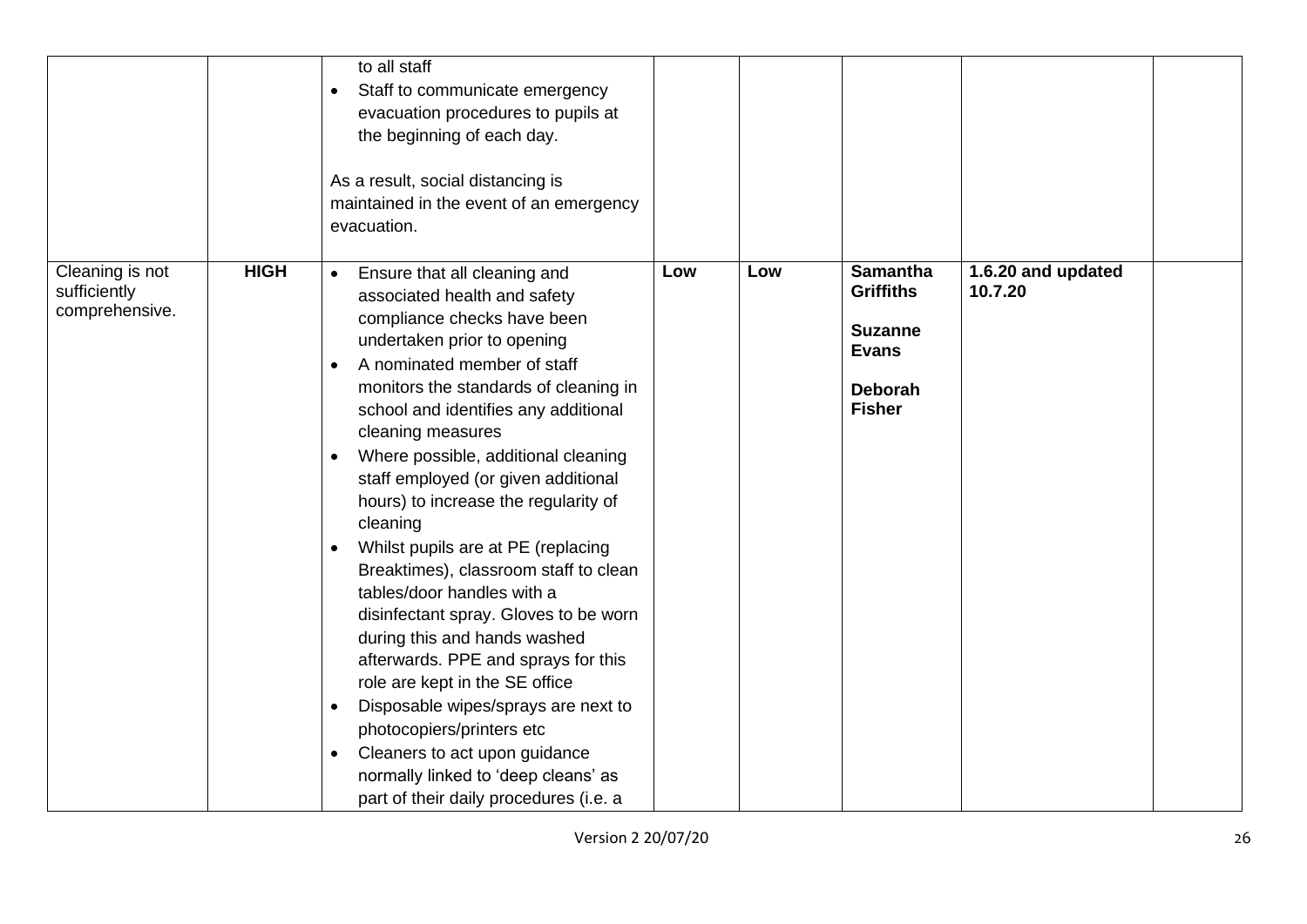|                                                                                  |             | focus on door handles, toilets,<br>changing room, toys in the Early<br>Years).<br>Assess the schools ability to follow<br>T&W cleaning in school guidance, if<br>unable to complete notify the Local<br>Authority<br>As a result, high standards of cleanliness<br>are maintained in school.                                                                                                                                                                                                                                                                                                                                                                                                                                                                                                                                                                                                                                                                |     |     |                                                                 |                 |  |
|----------------------------------------------------------------------------------|-------------|-------------------------------------------------------------------------------------------------------------------------------------------------------------------------------------------------------------------------------------------------------------------------------------------------------------------------------------------------------------------------------------------------------------------------------------------------------------------------------------------------------------------------------------------------------------------------------------------------------------------------------------------------------------------------------------------------------------------------------------------------------------------------------------------------------------------------------------------------------------------------------------------------------------------------------------------------------------|-----|-----|-----------------------------------------------------------------|-----------------|--|
| Contractors,<br>deliveries and<br>visitors increase<br>the risk of<br>infection. | <b>HIGH</b> | All contractors to be checked to<br>$\bullet$<br>ensure that they are essential visitors<br>prior to entry to the school<br>Agree arrival and departure times<br>with contractors to ensure that there<br>is no contact with staff or pupils<br>All contractors/visitors to wash hands<br>either prior to or on entry to the<br>school site<br>Contractors and visitors are directed<br>$\bullet$<br>to specific/designated handwashing<br>facilities/ use anti-bacterial hand gel<br>All areas in which contractors work<br>are cleaned in line with government<br>guidance<br>Contractors to bring own food, drink<br>$\bullet$<br>and utensils onto site. This must be<br>eaten outside in their own vehicle.<br>Staff who receive deliveries to the<br>$\bullet$<br>school to wash hands/use anti-<br>bacterial sanitiser in line with<br>government guidance after handling<br>Where possible, staff to identify<br>safe/designated place for delivery | Low | Low | <b>Suzanne</b><br><b>Evans</b><br><b>Nicola</b><br><b>Pryce</b> | 23.3.20 ongoing |  |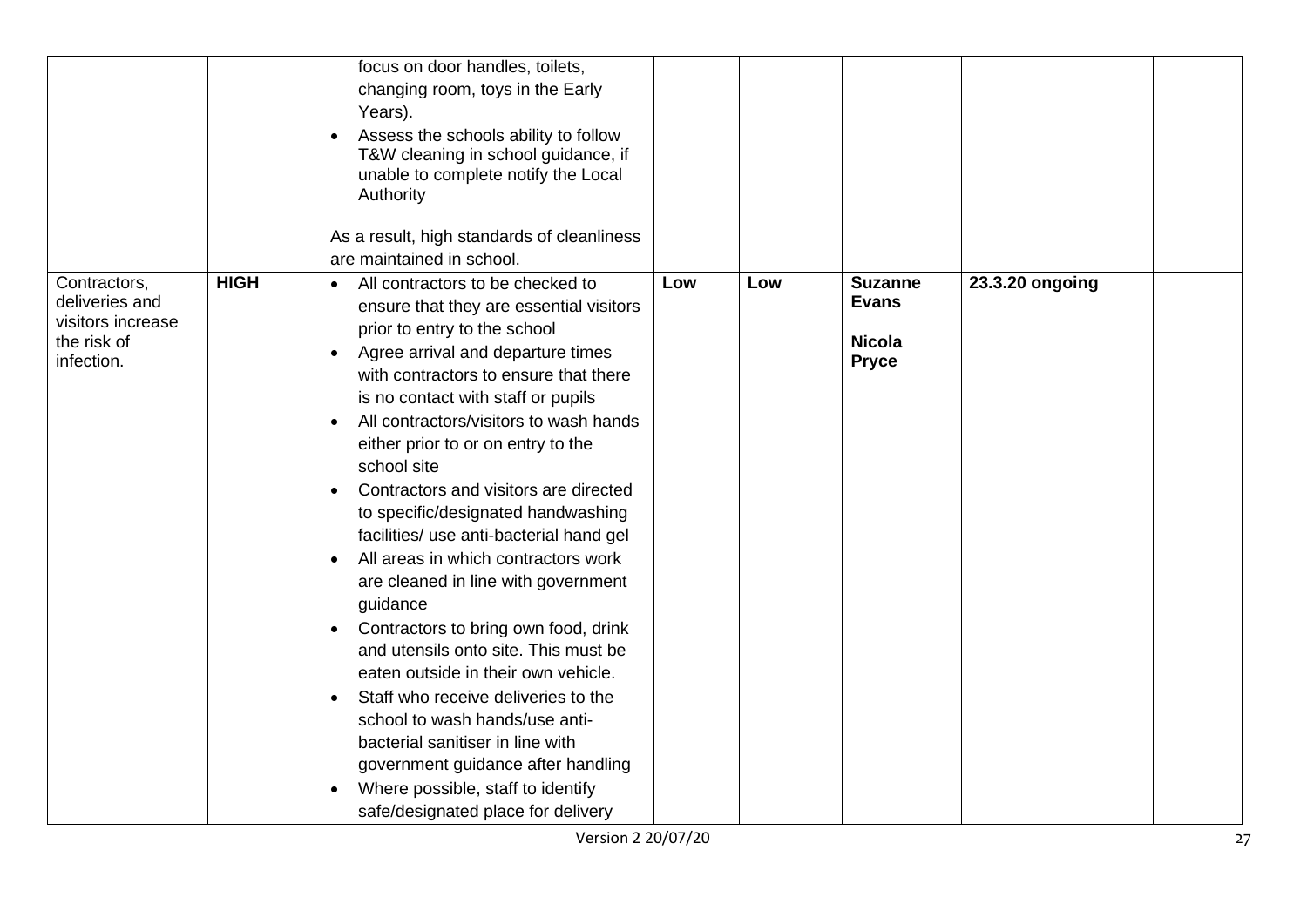|                                 |                | without need for contact with staff                |     |     |                                |                |  |
|---------------------------------|----------------|----------------------------------------------------|-----|-----|--------------------------------|----------------|--|
|                                 |                | (Reception area) Drivers are not                   |     |     |                                |                |  |
|                                 |                | permitted to enter the school                      |     |     |                                |                |  |
|                                 |                | premises when making deliveries                    |     |     |                                |                |  |
|                                 |                | If drivers have to enter school site,<br>$\bullet$ |     |     |                                |                |  |
|                                 |                | ensure that they are asked to                      |     |     |                                |                |  |
|                                 |                | maintain social distancing and use                 |     |     |                                |                |  |
|                                 |                | hand sanitiser before entering the                 |     |     |                                |                |  |
|                                 |                | building                                           |     |     |                                |                |  |
|                                 |                | Surfaces to be cleaned after any<br>$\bullet$      |     |     |                                |                |  |
|                                 |                | deliveries have been made.                         |     |     |                                |                |  |
|                                 |                | No use of toilet facilities will be                |     |     |                                |                |  |
|                                 |                | available for short-stay visitors to the           |     |     |                                |                |  |
|                                 |                | school to reduce the risk of cross                 |     |     |                                |                |  |
|                                 |                | contamination.                                     |     |     |                                |                |  |
|                                 |                |                                                    |     |     |                                |                |  |
|                                 |                | As a result, any external                          |     |     |                                |                |  |
|                                 |                | visitors/contactors are kept safe and the          |     |     |                                |                |  |
|                                 |                | risk to other members of the school is             |     |     |                                |                |  |
|                                 |                | minimised.                                         |     |     |                                |                |  |
| Professional<br><b>Visitors</b> | <b>MEDIUM-</b> | All visitors to be checked to ensure<br>$\bullet$  | Low | Low | <b>Suzanne</b><br><b>Evans</b> | 1.6.20 ongoing |  |
|                                 | <b>HIGH</b>    | that they are essential visitors prior to          |     |     |                                |                |  |
|                                 |                | entry to the school                                |     |     | <b>Samantha</b>                |                |  |
|                                 |                | Pre-questionnaire completed by                     |     |     | <b>Griffiths</b>               |                |  |
|                                 |                | professional visitor                               |     |     |                                |                |  |
|                                 |                | Agree arrival and departure times and              |     |     |                                |                |  |
|                                 |                | where they can and cannot be                       |     |     |                                |                |  |
|                                 |                | located with professional visitor to               |     |     |                                |                |  |
|                                 |                | ensure that there is no contact with               |     |     |                                |                |  |
|                                 |                | staff or pupils                                    |     |     |                                |                |  |
|                                 |                | All professional visitors to wash                  |     |     |                                |                |  |
|                                 |                | hands on entry to the school site                  |     |     |                                |                |  |
|                                 |                | Professional visitors are directed to              |     |     |                                |                |  |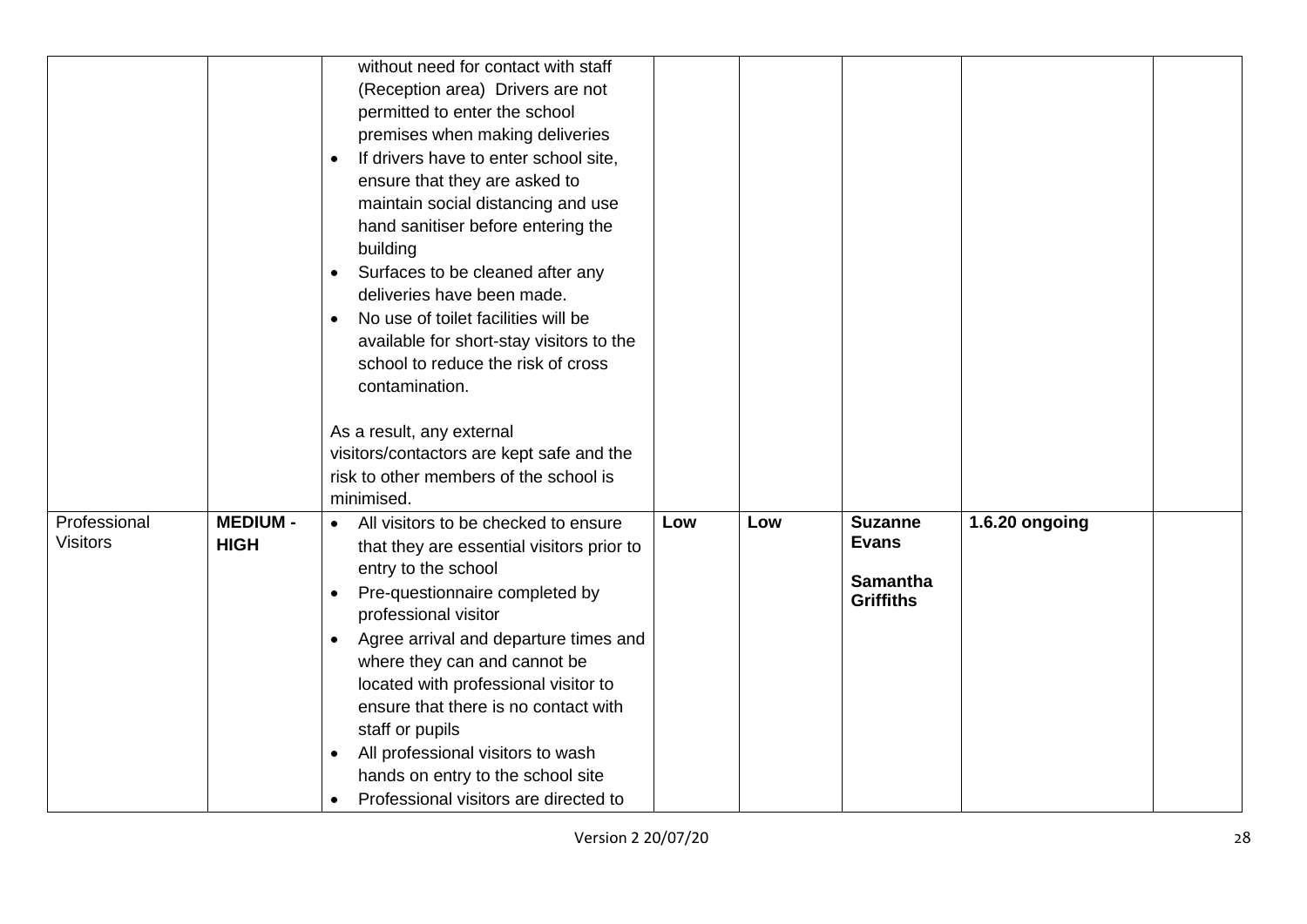| All areas in which Professional visitor<br>work are cleaned in line with<br>government guidance<br>Professional visitors are not to eat on<br>site and should eat in their vehicle if<br>necessary.<br>Professional visitors to be responsible<br>for cleaning their own equipment and |  |
|----------------------------------------------------------------------------------------------------------------------------------------------------------------------------------------------------------------------------------------------------------------------------------------|--|
| personal belongings<br>As a result, any professional visitors are<br>kept safe and the risk to other members<br>of the school is minimised.                                                                                                                                            |  |

**Staff: Please refer to St Mary's Catholic Primary School COVID19 Staff Handbook and Returning in September: A Handbook for Parents for further detail regarding:**

**Capacity and organisation of teaching spaces**

**Arrival to and departure from school**

**Movement around the school**

**Classroom allocations**

**Timetable arrangements**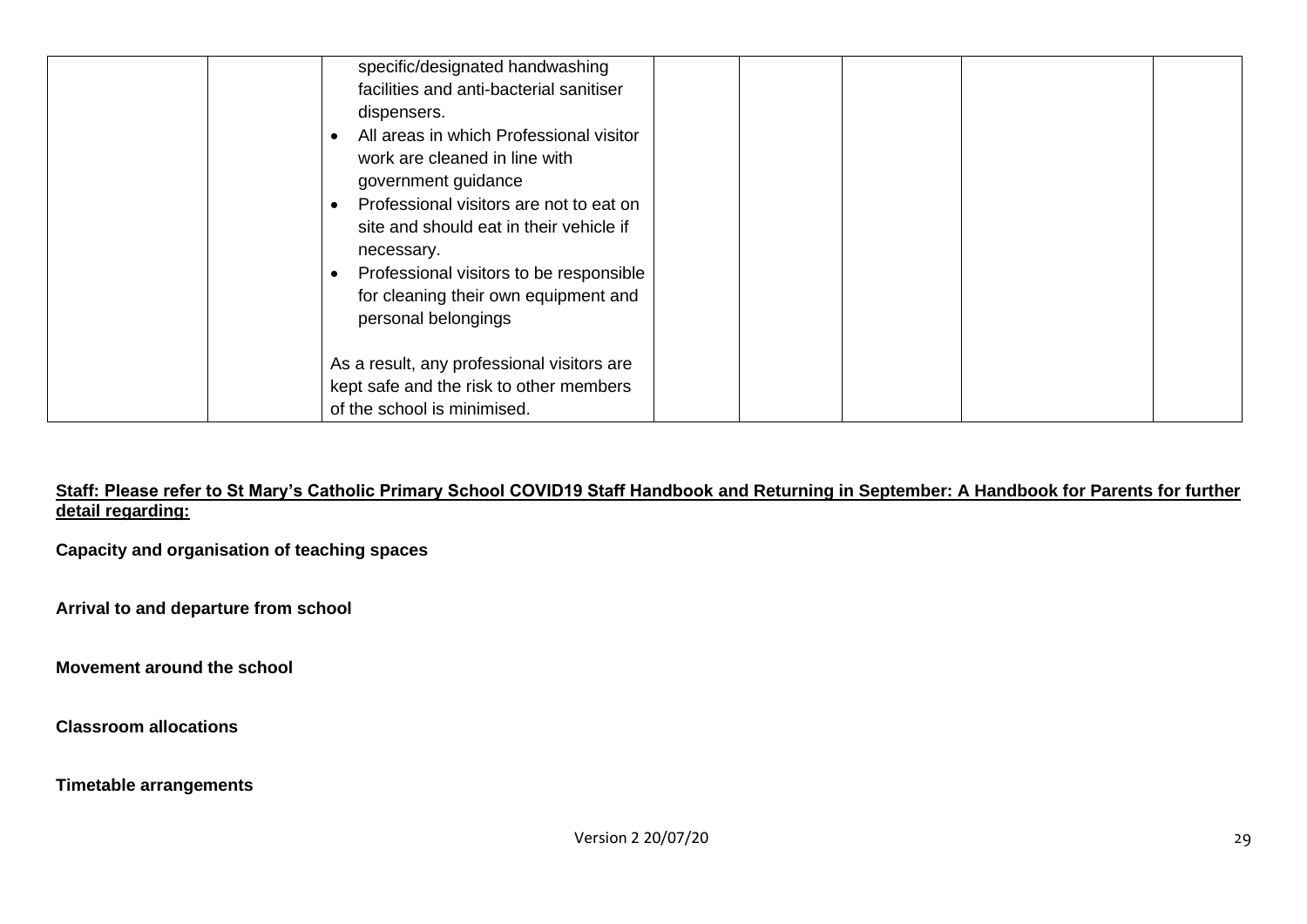| Role of teaching assistants   |
|-------------------------------|
| <b>Break time plan</b>        |
| Lunchtime plan                |
| <b>Catering staff</b>         |
| <b>Cleaning</b>               |
| <b>Toilets</b>                |
| <b>Staffroom and offices</b>  |
| <b>Transport</b>              |
| <b>Classroom expectations</b> |
| <b>Pupil expectations</b>     |
|                               |

Useful links:

- Safeguarding: [https://www.gov.uk/government/publications/covid-19-safeguarding-in-schools-colleges-and-other-providers/coronavirus-covid-19](https://www.gov.uk/government/publications/covid-19-safeguarding-in-schools-colleges-and-other-providers/coronavirus-covid-19-safeguarding-in-schools-colleges-and-other-providers) [safeguarding-in-schools-colleges-and-other-providers](https://www.gov.uk/government/publications/covid-19-safeguarding-in-schools-colleges-and-other-providers/coronavirus-covid-19-safeguarding-in-schools-colleges-and-other-providers)
- Guidance for full opening: Schools (July 2020)
- Remote learning: <https://www.gov.uk/guidance/safeguarding-and-remote-education-during-coronavirus-covid-19>
- Attendance: <https://www.gov.uk/government/publications/coronavirus-covid-19-attendance-recording-for-educational-settings>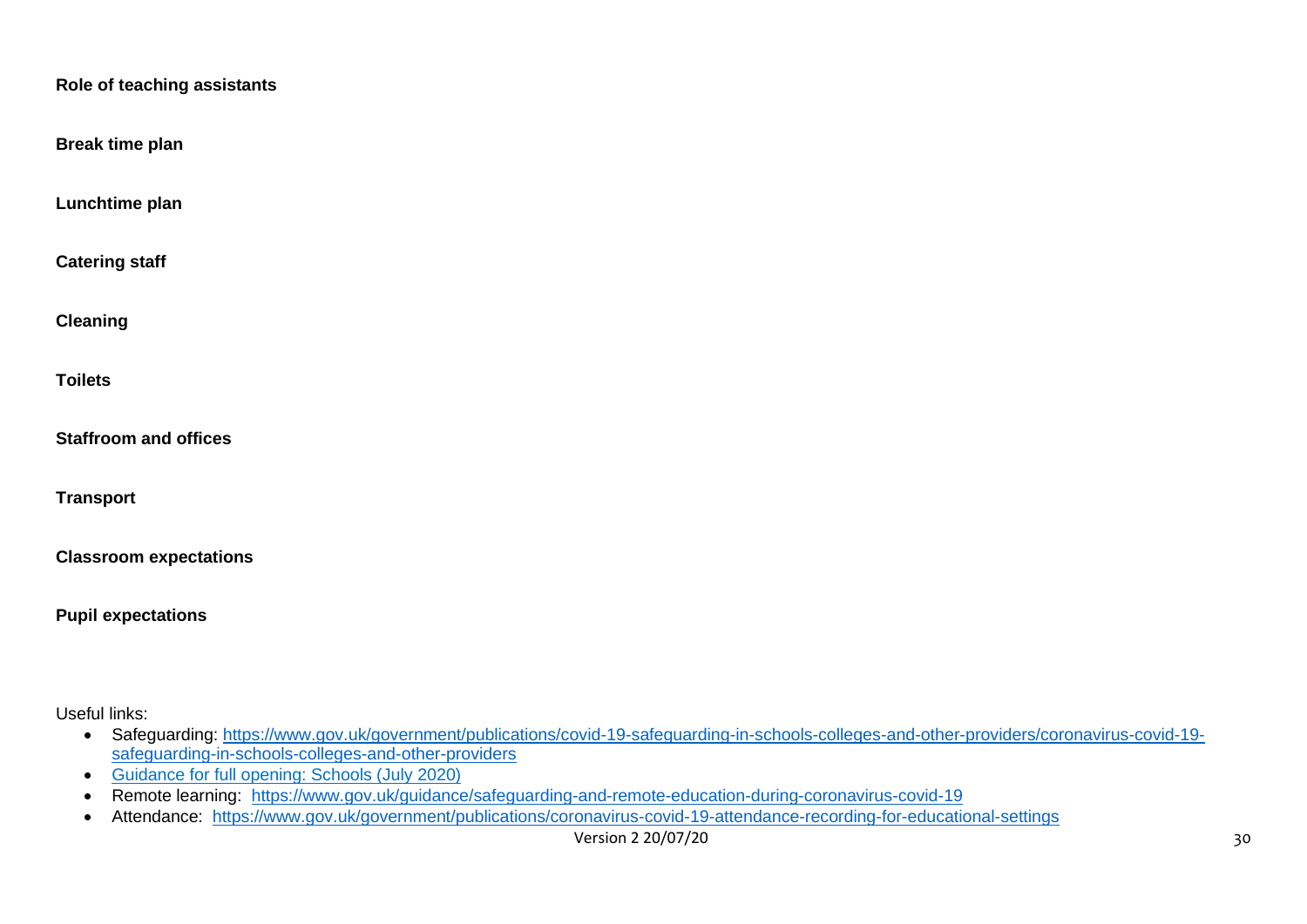- Premises: [https://www.gov.uk/government/publications/managing-school-premises-during-the-coronavirus-outbreak/managing-school-premises](https://www.gov.uk/government/publications/managing-school-premises-during-the-coronavirus-outbreak/managing-school-premises-which-are-partially-open-during-the-coronavirus-outbreak)[which-are-partially-open-during-the-coronavirus-outbreak](https://www.gov.uk/government/publications/managing-school-premises-during-the-coronavirus-outbreak/managing-school-premises-which-are-partially-open-during-the-coronavirus-outbreak)
- Prevention and control- [https://www.gov.uk/government/publications/guidance-to-educational-settings-about-covid-19/guidance-to-educational](https://www.gov.uk/government/publications/guidance-to-educational-settings-about-covid-19/guidance-to-educational-settings-about-covid-19)[settings-about-covid-19](https://www.gov.uk/government/publications/guidance-to-educational-settings-about-covid-19/guidance-to-educational-settings-about-covid-19)
- Advice: <https://www.gov.uk/government/collections/coronavirus-covid-19-list-of-guidance>
- Vulnerable: [https://www.gov.uk/government/publications/coronavirus-covid-19-guidance-on-vulnerable-children-and-young-people/coronavirus-covid-](https://www.gov.uk/government/publications/coronavirus-covid-19-guidance-on-vulnerable-children-and-young-people/coronavirus-covid-19-guidance-on-vulnerable-children-and-young-people)[19-guidance-on-vulnerable-children-and-young-people](https://www.gov.uk/government/publications/coronavirus-covid-19-guidance-on-vulnerable-children-and-young-people/coronavirus-covid-19-guidance-on-vulnerable-children-and-young-people)
- Extremely vulnerable:<https://www.gov.uk/government/publications/guidance-on-shielding-and-protecting-extremely-vulnerable-persons-from-covid-19>
- SEND [https://www.gov.uk/government/publications/coronavirus-covid-19-send-risk-assessment-guidance/coronavirus-covid-19-send-risk](https://www.gov.uk/government/publications/coronavirus-covid-19-send-risk-assessment-guidance/coronavirus-covid-19-send-risk-assessment-guidance)[assessment-guidance](https://www.gov.uk/government/publications/coronavirus-covid-19-send-risk-assessment-guidance/coronavirus-covid-19-send-risk-assessment-guidance)
- Home learning support:<https://www.gov.uk/government/publications/coronavirus-covid-19-online-education-resources>
- Remote support:<https://www.gov.uk/guidance/get-help-with-technology-for-remote-education-during-coronavirus-covid-19>
- Accountability measures: [https://www.gov.uk/government/publications/coronavirus-covid-19-school-and-college-performance-measures/coronavirus](https://www.gov.uk/government/publications/coronavirus-covid-19-school-and-college-performance-measures/coronavirus-covid-19-school-and-college-accountability)[covid-19-school-and-college-accountability](https://www.gov.uk/government/publications/coronavirus-covid-19-school-and-college-performance-measures/coronavirus-covid-19-school-and-college-accountability)
- Pupils' mental health support/pastoral care at home: [https://www.gov.uk/government/publications/covid-19-guidance-on-supporting-children-and](https://www.gov.uk/government/publications/covid-19-guidance-on-supporting-children-and-young-peoples-mental-health-and-wellbeing/guidance-for-parents-and-carers-on-supporting-children-and-young-peoples-mental-health-and-wellbeing-during-the-coronavirus-covid-19-outbreak#helping-children-and-young-people-cope-with-stress)[young-peoples-mental-health-and-wellbeing/guidance-for-parents-and-carers-on-supporting-children-and-young-peoples-mental-health-and-wellbeing](https://www.gov.uk/government/publications/covid-19-guidance-on-supporting-children-and-young-peoples-mental-health-and-wellbeing/guidance-for-parents-and-carers-on-supporting-children-and-young-peoples-mental-health-and-wellbeing-during-the-coronavirus-covid-19-outbreak#helping-children-and-young-people-cope-with-stress)[during-the-coronavirus-covid-19-outbreak#helping-children-and-young-people-cope-with-stressP](https://www.gov.uk/government/publications/covid-19-guidance-on-supporting-children-and-young-peoples-mental-health-and-wellbeing/guidance-for-parents-and-carers-on-supporting-children-and-young-peoples-mental-health-and-wellbeing-during-the-coronavirus-covid-19-outbreak#helping-children-and-young-people-cope-with-stress)arents: [https://www.gov.uk/guidance/supporting-your](https://www.gov.uk/guidance/supporting-your-childrens-education-during-coronavirus-covid-19)[childrens-education-during-coronavirus-covid-19](https://www.gov.uk/guidance/supporting-your-childrens-education-during-coronavirus-covid-19)
- Parents with pupils with SEND: <https://www.gov.uk/guidance/help-children-with-send-continue-their-education-during-coronavirus-covid-19>
- Supporting parents: [https://www.gov.uk/government/publications/covid-19-school-closures/guidance-for-schools-about-temporarily-closing#working](https://www.gov.uk/government/publications/covid-19-school-closures/guidance-for-schools-about-temporarily-closing#working-with-parents)[with-parents](https://www.gov.uk/government/publications/covid-19-school-closures/guidance-for-schools-about-temporarily-closing#working-with-parents)
- Financial support: [https://www.gov.uk/government/publications/coronavirus-covid-19-financial-support-for-education-early-years-and-childrens-social](https://www.gov.uk/government/publications/coronavirus-covid-19-financial-support-for-education-early-years-and-childrens-social-care/coronavirus-covid-19-financial-support-for-education-early-years-and-childrens-social-care)[care/coronavirus-covid-19-financial-support-for-education-early-years-and-childrens-social-care](https://www.gov.uk/government/publications/coronavirus-covid-19-financial-support-for-education-early-years-and-childrens-social-care/coronavirus-covid-19-financial-support-for-education-early-years-and-childrens-social-care)
- Exceptional costs: [https://www.gov.uk/government/publications/coronavirus-covid-19-financial-support-for-schools/school-funding-exceptional-costs](https://www.gov.uk/government/publications/coronavirus-covid-19-financial-support-for-schools/school-funding-exceptional-costs-associated-with-coronavirus-covid-19-for-the-period-march-to-july-2020)[associated-with-coronavirus-covid-19-for-the-period-march-to-july-2020](https://www.gov.uk/government/publications/coronavirus-covid-19-financial-support-for-schools/school-funding-exceptional-costs-associated-with-coronavirus-covid-19-for-the-period-march-to-july-2020)
- Reducing burdens: [https://www.gov.uk/government/publications/coronavirus-covid-19-reducing-burdens-on-educational-and-care-settings/reducing](https://www.gov.uk/government/publications/coronavirus-covid-19-reducing-burdens-on-educational-and-care-settings/reducing-burdens-on-educational-and-care-settings)[burdens-on-educational-and-care-settings](https://www.gov.uk/government/publications/coronavirus-covid-19-reducing-burdens-on-educational-and-care-settings/reducing-burdens-on-educational-and-care-settings)
- Social distancing: [https://www.gov.uk/government/publications/coronavirus-covid-19-implementing-social-distancing-in-education-and-childcare](https://www.gov.uk/government/publications/coronavirus-covid-19-implementing-social-distancing-in-education-and-childcare-settings/coronavirus-covid-19-implementing-social-distancing-in-education-and-childcare-settings)[settings/coronavirus-covid-19-implementing-social-distancing-in-education-and-childcare-settings](https://www.gov.uk/government/publications/coronavirus-covid-19-implementing-social-distancing-in-education-and-childcare-settings/coronavirus-covid-19-implementing-social-distancing-in-education-and-childcare-settings)
- PPE: <https://www.gov.uk/government/collections/coronavirus-covid-19-personal-protective-equipment-ppe>
- Public health England<https://www.gov.uk/government/organisations/public-health-england>
- NHS:<https://www.nhs.uk/conditions/coronavirus-covid-19/what-to-do-if-you-or-someone-you-live-with-has-coronavirus-symptoms/>
- Government advice:<https://www.gov.uk/government/publications/covid-19-stay-at-home-guidance>
- DfE<https://www.gov.uk/government/publications/guidance-to-educational-settings-about-covid-19/guidance-to-educational-settings-about-covid-19>
- A detailed checklist and key guidance for action for health and safety is available at: [www.gov.uk/government/publications/managing-school-premises](http://www.gov.uk/government/publications/managing-school-premises-during-the-coronavirus-outbreak/managing-school-premises-which-are-partially-open-during-the-coronavirus-outbreak)[during-the-coronavirus-outbreak/managing-school-premises-which-are-partially-open-during-the-coronavirus-outbreak](http://www.gov.uk/government/publications/managing-school-premises-during-the-coronavirus-outbreak/managing-school-premises-which-are-partially-open-during-the-coronavirus-outbreak)